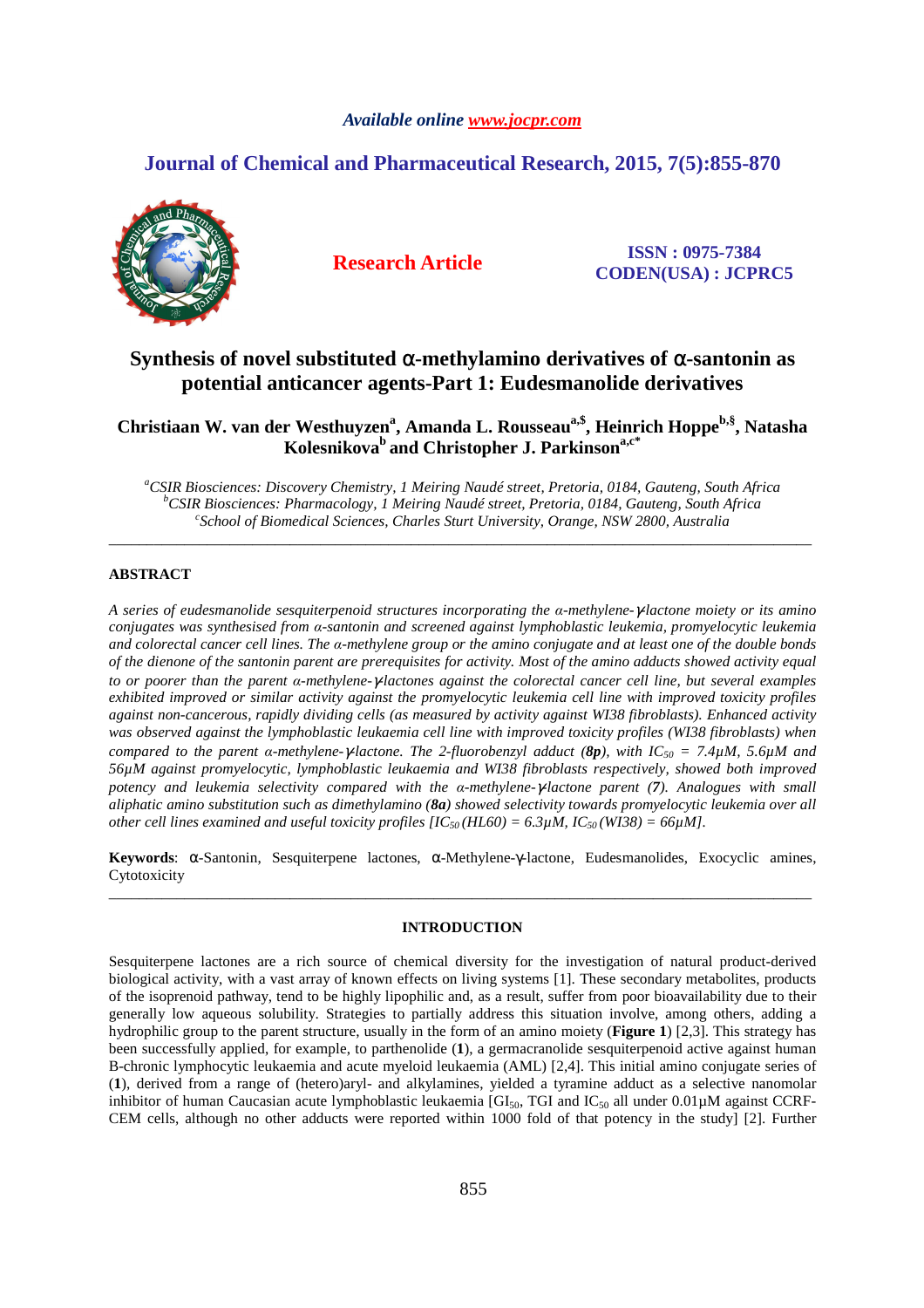refinement and optimisation led to the dimethylamino adduct (**2**) at the exocyclic double bond of parthenolide as the compound with the best bioavailability and potency characteristics  $[IC_{50}(AML) = 1.7 \mu M]$  [5,6]. It has been suggested that elimination of the Michael adduct under acidic conditions and consequent regeneration of the exocyclic α-methylene-γ-lactone group, affords the retained activity of the amino adducts [7].

*\_\_\_\_\_\_\_\_\_\_\_\_\_\_\_\_\_\_\_\_\_\_\_\_\_\_\_\_\_\_\_\_\_\_\_\_\_\_\_\_\_\_\_\_\_\_\_\_\_\_\_\_\_\_\_\_\_\_\_\_\_\_\_\_\_\_\_\_\_\_\_\_\_\_\_\_\_\_*

**Figure 1: Sesquiterpene lactones and conjugate adducts** 



Our interest in this area stems from the isolation of eudesmanolide (**3**), having two exocyclic double bonds, from the plant *Dicoma anomala* [8]. When tested against various cancer cell-lines, compound (**3**) showed appreciable total growth inhibition effects, being superior to parthenolide (**1**) in our studies (Table 1). Conversion into the simple dimethylamine adduct (**4**) resulted in a compound of similar cytostatic activity to (**3**) against HCT-116 cells. Due to the limited availability of (**3**), we set about investigating the role the amino substituent and the additional exocyclic bond may play in the anticancer activity of more readily accessible compounds related to (**3**) but derived from the readily available α-santonin, using parthenolide (**1**) as the positive control.

**Table 1: Cytotoxicity data for compounds 1, 3 and 4 (µM)** [8]

| Cell lines <sup><math>a</math></sup> | GI <sub>50</sub> | TGI  | GI <sub>50</sub> | <b>TGI</b> | GI <sub>50</sub> | TGI |
|--------------------------------------|------------------|------|------------------|------------|------------------|-----|
| HCT-116                              | 10               | 25.1 | 0.79             | 28         | 0.84             | >10 |
| <b>CCRF-CEM</b>                      | 7.94             | 63.1 | 0.63             | >100       | $nd^p$           | nd  |
| $MOLT-4$                             | 15.9             | 63.1 | 0.5              | 3.16       | nd               | nd  |
| RPMI-A226                            | 7.94             | 50.1 | 0.32             | 6.31       | nd               | nd  |

*a HCT-116: human colon cancer cell line; CCRF-CEM: human Caucasian acute lymphoblastic leukaemia; MOLT-4: human acute T lymphoblastic leukaemia; RPMI-A226: human B-lymphocyte cell line; <sup>b</sup> nd = not determined* 

# **EXPERIMENTAL SECTION**

#### *Synthesis*

NMR spectra were run on a 400MHz Varian INOVA instrument. Samples were referenced against chloroform at 77.00ppm for  ${}^{13}C$  and against tetramethylsilane at 0.00 ppm for <sup>1</sup>H. High resolution mass spectra were recorded on a Waters SYNAPT G1 HDMS mass spectrometer operated in electrospray mode. Leucine enkephalin (50 pg/ml) was used as reference calibrant to obtain typical mass accuracies between 1 and 3 mDa. Melting points were determined using a Mettler FP62 capillary melting point apparatus and are uncorrected. All reagents were of reagent grade purchased from Sigma-Aldrich (Schnelldorf, Germany) and were used without any further purification. Solvents used for chromatography or extractions were distilled prior to use. Thin-layer chromatography was carried out using pre-coated aluminium-backed plates (Merck Silica Gel 60 F<sub>254</sub>). Column chromatography was performed on Fluka Silica Gel 60 (70–230 mesh). Dry solvents were purified as described by Perrin and Armarego [16]. All starting materials were obtained commercially and used without further purification.

# *Synthesis of (3S,3aR,5aS,9bS)-3,5a,9-trimethyl-3-(phenylselenyl)-3a,4,5,5a-tetrahydronaphtho[1,2-b]furan-2,8(3H, 9bH)-dione* **6**

A solution of LDA [generated from n-butyllithium (1.6M in hexanes, 26.7ml, 42.71mmol) and diisopropylamine (6.2ml, 44.158mmol) in dry THF (73.7ml)] was cooled to –78ºC. A solution of α-santonin **5** (3.598g, 14.727mmol) in dry THF (73.7ml) was added dropwise to the LDA solution over 30 minutes, affording a deep red mixture. After stirring for 1h, phenylselenyl chloride (8.185g, 42.737mmol) in dry THF (122.7ml) was added dropwise over 1h,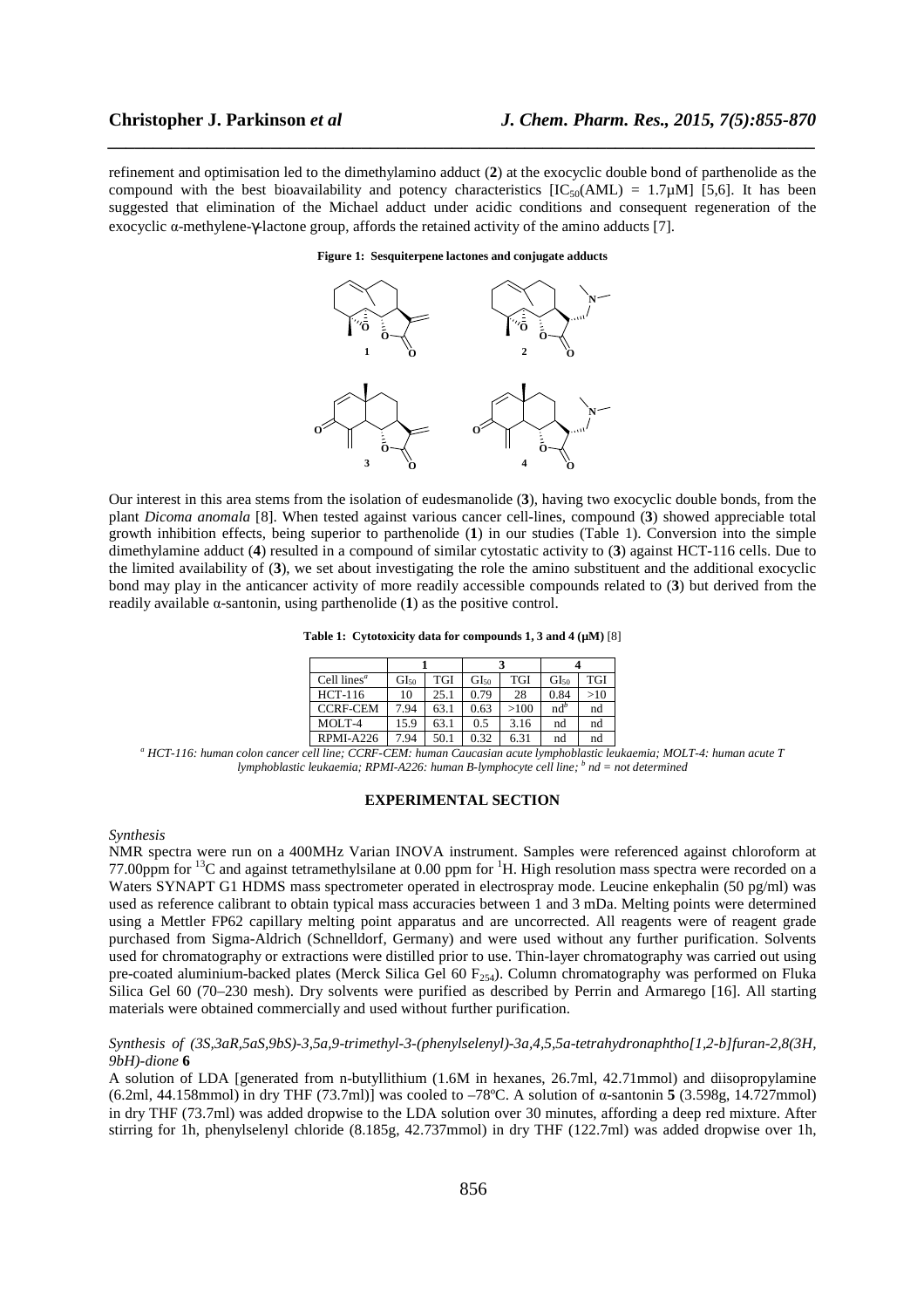giving a pale orange solution. This was stirred a further 1h at –78ºC, then warmed to 0ºC and stirred for 2h. Saturated aqueous ammonium chloride (150ml) was then added, and the mixture stirred for 30 minutes, then partitioned and washed with ethyl acetate. Drying (MgSO4) and concentration to an orange oil, followed by column chromatography (30 – 50% ethyl acetate:hexane as eluent) afforded a yellow malodorous solid. Recrystallisation (dichloromethane/hexane at 0ºC) yielded a white powder (2.062g, 35%); *R*<sup>f</sup> 0.39 (30% ethyl acetate:hexane); mp. 170 - 174°C (ethyl acetate/hexane); δ<sub>H</sub> (400MHz, CDCl<sub>3</sub>) 7.68 – 7.65 (1H, m), 7.65 – 7.62 (1H, m), 7.49 – 7.41 (1H, m), 7.39 – 7.33 (2H, m), 6.73 (1H, d, *J* 9.9), 6.24 (1H, d, *J* 9.9), 5.23 (1H, dd, *J* 1.3 and 10.9), 2.12 (3H, d, *J* 1.4),  $2.08 - 1.91$  (4H, m), 1.60 (3H, s), 1.59 – 1.46 (1H, m) and 1.34 (3H, s);  $\delta_C$  (101MHz, CDCl<sub>3</sub>) 185.80, 174.43, 154.67, 150.89, 137.83, 129.63, 128.87, 128.42, 125.42, 123.52, 78.98, 57.01, 48.47, 41.02, 36.98, 24.65, 21.88, 20.12 and 10.63; HRMS (ESI) calculated  $C_{21}H_{22}O_3NaSe$  425.0632, found 425.0618 ( $M^+ + Na^+$ ).

*\_\_\_\_\_\_\_\_\_\_\_\_\_\_\_\_\_\_\_\_\_\_\_\_\_\_\_\_\_\_\_\_\_\_\_\_\_\_\_\_\_\_\_\_\_\_\_\_\_\_\_\_\_\_\_\_\_\_\_\_\_\_\_\_\_\_\_\_\_\_\_\_\_\_\_\_\_\_*

## *Synthesis of 3-oxo-7*α*H,6*β*H-eudesma-1,4,11-trien-6,12-olide* **7**

Selenide  $2$  (2.012g, 5.013mmol) in THF (50ml) at 0°C was treated with 50% hydrogen peroxide (14.7M, 0.85ml, 12.533mmol) and the mixture stirred vigorously for 1h. Brine (100ml) was added, and the organic components were extracted with ethyl acetate. Drying (MgSO<sub>4</sub>) and concentration to an orange oil, followed by column chromatography  $(30 - 50\%$  ethyl acetate:hexane as eluent) afforded a bright yellow solid  $(0.694g, 57\%); R_f \, 0.50$ (50% ethyl acetate:hexane); δ<sub>H</sub> (400MHz, CDCl3) 6.73 (1H, d, *J* 9.9), 6.27 (1H, d, *J* 9.9), 6.25 (1H, d, *J* 3.3), 5.58 (1H, d, *J* 3.1), 4.79 (1H, dq, *J* 1.2 and 11.6), 2.72 (1H, tq, *J* 3.3 and 11.7), 2.27 – 2.19 (1H, m), 2.16 (3H, d, *J* 1.4), 1.95 (1H, ddd, *J* 2.2, 3.8 and 13.4), 1.80 (1H, tdd, *J* 3.9, 11.9 and 13.1), 1.60 (1H, td, *J* 4.6 and 13.2) and 1.33 (3H, s);  $\delta_c$  (101MHz, CDCl3) 186.23, 169.15, 154.84, 150.81, 137.43, 128.84, 125.89, 119.74, 81.41, 50.26, 41.34, 37.59, 25.15, 21.61 and 10.82; HRMS (ESI) calculated  $C_{15}H_{17}O_3$  245.1178, found 245.1161 (MH<sup>+</sup>), and  $C_{15}H_{16}O_3$ Na 267.0997, found 267.0994 (M<sup>+</sup> + Na<sup>+</sup>).

#### *General procedure for conjugate addition of amines to enoate 3*

A solution of the enoate (1 eq.) in ethanol (0.1M) containing the required volatile amine (2.5 eq.) or non-volatile amine (0.6 eq.) and triethylamine (1.1 – 2.5eq., for the appropriate hydrochloride salt) was heated at 85 $^{\circ}$ C under microwave irradiation set at 30W for 30 minutes to 1h, depending on the amine. All were prepared on a sufficiently small scale that the solutions could simply be concentrated and purified by column chromatography. The following compounds were produced this way:

# *Synthesis of (3R,3aS,5aS,9bS)-3-[(dimethylamino)methyl]-5a,9-dimethyl-3a,4,5,5a-tetrahydro-naphtho[1,2-b]furan-2,8(3H,9bH)-dione* **8a**

Enoate **7** (49.5mg, 0.204mmol), dimethylamine hydrochloride (42.6mg, 0.522mmol), triethylamine (71.2ml, 0.51mmol) and ethanol (2ml) afforded, after column chromatography ( $2 - 4%$  methanol:chloroform as eluent), a yellow solid (24.6mg, 42%);  $R_f$  0.12 (4% methanol: chloroform). Recrystallisation yielded yellow needles, sublimed  $> 130^{\circ}$ C, mp. 147 - 149<sup>o</sup>C (ethyl acetate/hexane);  $\delta_H$  (400MHz, CDCl<sub>3</sub>) 6.70 (1H, d, *J* 9.9), 6.26 (1H, d, *J* 9.9), 4.80 (1H, dd, *J* 1.4 and 11.5), 2.80 – 2.69 (1H, m), 2.64 – 2.52 (2H, m), 2.32 – 2.25 (1H, m), 2.24 (6H, s), 2.13 (3H, d, *J* 1.3), 2.04 (1H, qd, *J* 3.4 and 11.7), 1.86 (1H, ddd, *J* 2.3, 3.8 and 13.4), 1.79 (1H, m), 1.55 (1H, td, *J* 4.5 and 13.2) and 1.33 (3H, s);  $\delta_C$  (101MHz, CDCl<sub>3</sub>) 186.31, 176.33, 154.99, 151.07, 128.56, 125.77, 81.40, 58.55, 51.67, 45.73, 44.33, 41.19, 37.97, 25.08, 23.77 and 10.84; HRMS (ESI) calculated  $C_{17}H_{24}NO_3$  290.1756, found 290.1730 (MH<sup>+</sup>).

# *Synthesis of (3R,3aS,5aS,9bS)-3-[(diethylamino)methyl]-5a,9-dimethyl-3a,4,5,5a-tetrahydro-naphtho[1,2-b]furan-2,8(3H,9bH)-dione* **8b**

Enoate **7** (53.1mg, 0.219mmol), diethylamine (56.7µl, 0.55mmol) and ethanol (2ml) afforded, after column chromatography  $(2 - 4\%$  methanol:chloroform as eluent), a yellow wax  $(59.5mg, 86\%)$ ;  $R_f$  0.24  $(4\%$ methanol:chloroform); δ<sub>H</sub> (400MHz, CDCl<sub>3</sub>) 6.71 (1H, d, *J* 9.9), 6.25 (1H, d, *J* 9.9), 4.80 (1H, dd, *J* 1.3 and 11.5), 2.94 (1H, dd, *J* 3.8 and 12.8), 2.70 – 2.51 (4H, m), 2.44 (2H, dq, *J* 7.0 and 13.9), 2.37 – 2.27 (1H, m), 2.13 (3H, d, *J* 1.3), 2.00 (1H, ddd, *J* 3.5, 11.7 and 23.3), 1.87 (1H, ddd, *J* 2.2, 3.7 and 13.4), 1.72 (1H, m), 1.52 (1H, td, *J* 4.3 and 13.1), 1.37 (3H, s) and 1.00 (6H, s);  $\delta_C$  (101MHz, CDCl<sub>3</sub>) 186.34, 176.66, 155.05, 151.29, 128.41, 125.70, 81.38, 52.58, 52.09, 46.86, 44.63, 41.17, 38.01, 25.02, 23.93, 11.59 and 10.80; HRMS (ESI) calculated C<sub>19</sub>H<sub>28</sub>NO<sub>3</sub> 318.2069, found 318.2056 (MH<sup>+</sup>).

## *Synthesis of (3R,3aS,5aS,9bS)-3-[(tert-butylamino)methyl]-5a,9-dimethyl-3a,4,5,5a-tetrahydro-naphtho[1,2-b]furan -2,8(3H,9bH)-dione* **8c**

Enoate **7** (50.4mg, 0.208mmol), *tert*-butylamine (54.7µl, 0.52mmol) and ethanol (2ml) afforded, after column chromatography  $(2 - 4%$  methanol:chloroform as eluent), a yellow solid (26.5mg, 38%).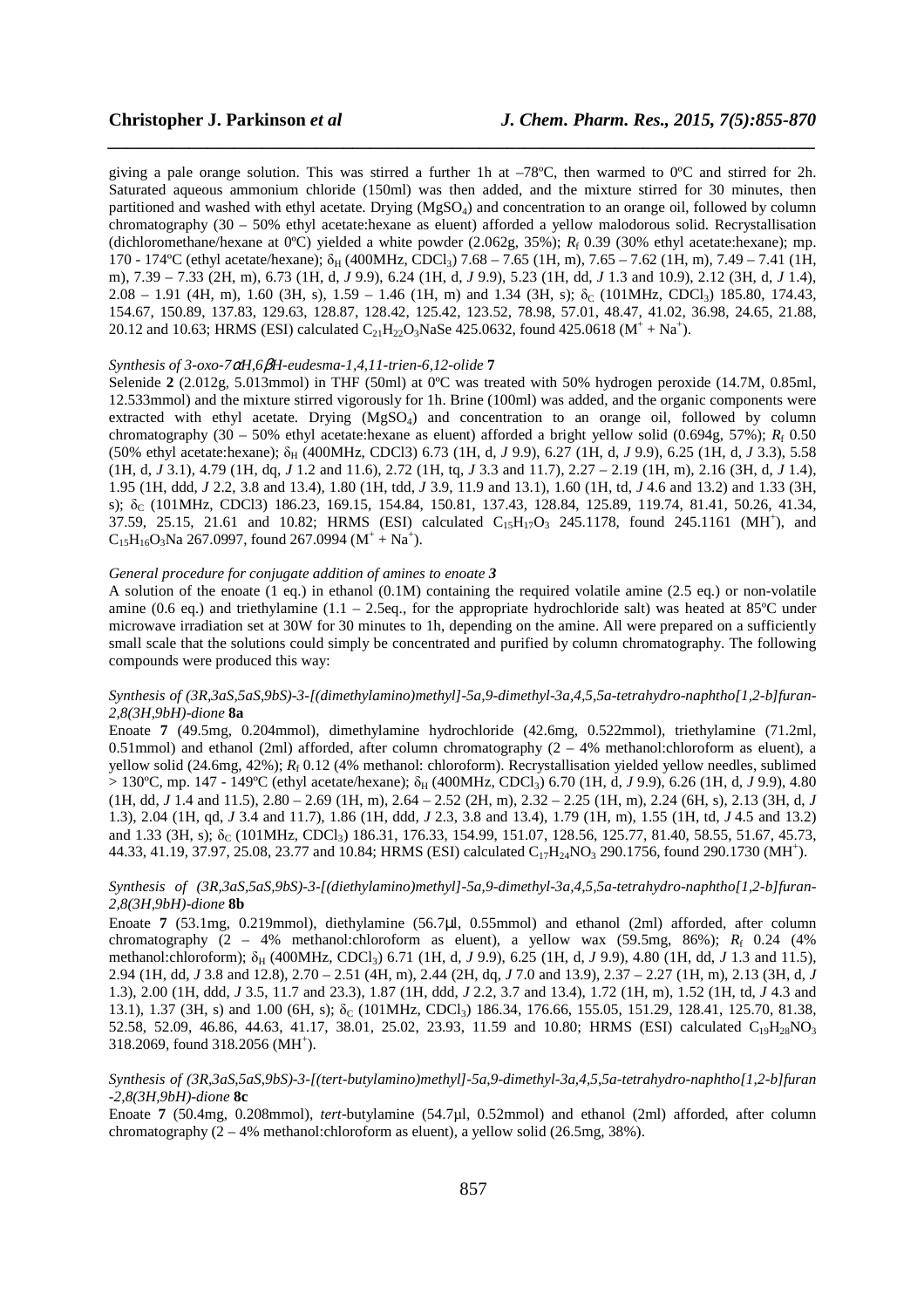Recrystallisation yielded yellow needles, mp. 118 - 120°C (ethyl acetate/hexane);  $R_f$  0.15 (4%) methanol:chloroform); δ<sub>H</sub> (400MHz, CDCl<sub>3</sub>) 6.71 (1H, d, *J* 9.9), 6.25 (1H, d, *J* 9.9), 4.85 (1H, dd, *J* 1.2 and 11.4), 2.91 (1H, dd, *J* 4.9 and 11.8), 2.85 (1H, dd, *J* 6.6 and 11.8), 2.79 (1H, br s), 2.62 (1H, ddd, *J* 5.2, 6.6 and 11.8), 2.21 – 2.14 (1H, m), 2.13 (3H, s), 2.11 – 2.03 (1H, m), 1.89 (1H, ddd, *J* 2.2, 3.5 and 13.3), 1.76 (1H, m), 1.52 (1H, td, *J* 4.6 and 13.2), 1.33 (3H, s) and 1.12 (9H, s);  $\delta_C$  (101MHz, CDCl<sub>3</sub>) 186.30, 176.86, 154.97, 151.01, 128.55, 125.72, 81.53, 50.70, 49.39, 46.61, 41.19, 40.27, 37.71, 28.56, 25.04, 23.16 and 10.84; HRMS (ESI) calculated C<sub>19</sub>H<sub>28</sub>NO<sub>3</sub> 318.2069, found 318.2043 (MH<sup>+</sup>).

*\_\_\_\_\_\_\_\_\_\_\_\_\_\_\_\_\_\_\_\_\_\_\_\_\_\_\_\_\_\_\_\_\_\_\_\_\_\_\_\_\_\_\_\_\_\_\_\_\_\_\_\_\_\_\_\_\_\_\_\_\_\_\_\_\_\_\_\_\_\_\_\_\_\_\_\_\_\_*

#### *Synthesis of (3R,3aS,5aS,9bS)-3-[(cyclopropylamino)methyl]-5a,9-dimethyl-3a,4,5,5a-tetrahydro-naphtho[1,2-b] furan-2,8(3H,9bH)-dione* **8d**

Enoate **7** (0.184g, 0.752mmol), cyclopropylamine (78µl, 1.13mmol) and ethanol (2ml) afforded, after column chromatography (50% ethyl acetate:hexane - 5% methanol:ethyl acetate gradient elution), a pale yellow oil which solidified on standing  $(0.126g, 55\%)$ ;  $R_f 0.28$  (5% methanol:ethyl acetate);  $\delta_H$  (400MHz, CDCl<sub>3</sub>) 6.68 (1H, d, *J* 9.9), 6.24 (1H, d, *J* 9.9), 4.80 (1H, d, *J* 11.4), 3.01 (2H, ddd, *J* 5.7, 12.5 and 18.9), 2.66 – 2.56 (1H, m), 2.49 (1H, br s), 2.19 – 2.00 (6H, m), 1.92 – 1.84 (1H, m), 1.77 – 1.64 (1H, m), 1.50 (1H, td, *J* 4.3 and 13.2), 1.31 (3H, s) and 0.51 – 0.25 (4H, m);  $\delta_C$  (101MHz, CDCl<sub>3</sub>) 186.61, 176.96, 155.19, 151.15, 129.08, 126.21, 81.90, 49.89, 47.47, 46.41, 41.55, 38.14, 30.95, 25.48, 23.67, 11.26, 6.69; HRMS (ESI) calculated C<sub>18</sub>H<sub>24</sub>NO<sub>3</sub> 302.1756, found 302.1727  $(MH^+).$ 

*Synthesis of (3R,3aS,5aS,9bS)-3-[(cyclopentylamino)methyl]-5a,9-dimethyl-3a,4,5,5a-tetrahydro-naphtho[1,2-b] furan-2,8(3H,9bH)-dione* **8e** 

Enoate **7** (50.0mg, 0.206mmol), cyclopentylamine (49µl, 0.52mmol) and ethanol (2ml) afforded, after column chromatography  $(2 - 4\%$  methanol:chloroform as eluent), a yellow-orange wax  $(20.5mg, 30\%); R_f \, 0.19 \, (4\%$ methanol:chloroform); δ<sub>H</sub> (400MHz, CDCl<sub>3</sub>) 6.70 (1H, d, *J* 9.9), 6.26 (1H, d, *J* 9.9), 4.81 (1H, dd, *J* 1.2 and 11.4), 3.06 (1H, p, *J* 6.6), 2.89 (2H, qd, *J* 5.8 and 12.2), 2.67 – 2.49 (1H, m), 2.13 (3H, d, *J* 1.1), 2.12 – 2.00 (1H, m), 1.96  $-1.76$  (5H, m), 1.68 (3H, tdd, *J* 2.9, 12.1 and 13.8), 1.60 – 1.45 (3H, m), 1.40 – 1.19 (2H, m) and 1.33 (3H, s);  $\delta_C$ (101MHz, CDCl3) 186.27, 176.74, 154.85, 150.84, 128.71, 125.84, 81.57, 59.91, 49.59, 46.51, 46.15, 41.19, 37.77, 32.96, 32.92, 25.13, 23.91, 23.32 (2C) and 10.91; HRMS (ESI) calculated C<sub>20</sub>H<sub>28</sub>NO<sub>3</sub> 330.2069, found 330.2047  $(MH^{\dagger})$ .

#### *4.1.3.5. Synthesis of (3R,3aS,5aS,9bS)-3-{[(1R)-1,2,3,42-tetrahydro-1-naphthylamino]methyl}-5a,9-dimethyl-3a,4, 5,5a-tetrahydronaphtho[1,2-b]furan-2,8(3H,9bH)-dione* **8f**

Enoate **7** (0.035g, 0.014mmol), (1*R*)-1,2,3,4-tetrahydro-1-naphthylamine (4.5µl, 0.03mmol) and ethanol (1ml) afforded, after preparative layer chromatography (50% ethyl acetate:hexane), a pale yellow oil (49.0mg, 87%); *R*<sup>f</sup> 0.81 (10% methanol:ethyl acetate); δ<sub>H</sub> (400MHz, CDCl3) 7.37 (1H, dq, *J* 3.7 and 7.3), 7.19 – 7.11 (2H, m), 7.11 – 7.04 (1H, m), 6.69 (1H, d, *J* 9.9), 6.26 (1H, d, *J* 9.9), 4.81 (1H, dd, *J* 1.3 and 11.5), 3.82 (1H, t, *J* 5.1), 3.04 (1H, dd, *J* 4.9 and 12.3), 2.97 (1H, dd, *J* 5.5 and 12.4), 2.89 – 2.63 (2H, m), 2.57 (1H, dt, *J* 5.2 and 12.2), 2.34 – 2.19 (2H, m), 2.13 (3H, d, *J* 1.2), 2.10 – 1.99 (1H, m), 1.99 – 1.77 (3H, m), 1.77 – 1.62 (2H, m), 1.52 (1H, td, *J* 4.5 and 13.2) and 1.32 (3H, s);  $\delta_C$  (101MHz, CDCl3) 186.32, 176.60, 154.87, 150.94, 138.53, 137.53, 129.02, 128.76, 128.74, 126.74, 125.88, 125.73, 81.54, 55.64, 49.13, 47.10, 43.79, 41.24, 37.87, 29.38, 28.33, 25.13, 23.33, 19.19 and 10.94; HRMS (ESI) calculated  $C_{25}H_{30}NO_3$  392.2226, found 392.2240 (MH<sup>+</sup>).

# *Synthesis of (3R,3aS,5aS,9bS)-5a,9-dimethyl-3-(pyrrolidin-1-ylmethyl)-3a,4,5,5a-tetrahydro-naphtho[1,2-b]furan-2,8(3H,9bH)-dione* **8g**

Enoate **7** (53.0mg, 0.219mmol), pyrrolidine (45.7µl, 0.55mmol) and ethanol (2ml) afforded, after column chromatography  $(2 - 4\%)$  methanol:chloroform as eluent), a yellow-orange wax  $(26.5mg, 38\%)$ ;  $R_f$  0.36  $(4\%)$ methanol:chloroform); δ<sub>H</sub> (400MHz, CDCl<sub>3</sub>) 6.70 (1H, d, *J* 9.9), 6.25 (1H, d, *J* 9.9), 4.81 (1H, dd, *J* 1.4 and 11.5), 2.90 (1H, dd, *J* 5.2 and 12.5), 2.87 (1H, dd, *J* 5.1 and 12.4), 2.68 – 2.54 (3H, m), 2.54 – 2.41 (2H, m), 2.32 – 2.22 (1H, m), 2.13 (3H, d, *J* 1.3), 2.07 (1H, m), 1.90 – 1.83 (1H, m), 1.83 – 1.68 (5H, m), 1.54 (1H, td, *J* 4.5 and 13.2) and 1.33 (3H, s);  $\delta_c$  (101MHz, CDCl<sub>3</sub>) 186.36, 176.32, 155.05, 151.17, 128.52, 125.76, 81.43, 54.61, 54.29, 51.50, 45.26, 41.21, 37.97, 25.08, 23.71, 23.50 and 10.84; HRMS (ESI) calculated C19H26NO3 316.1913, found 316.1893  $(MH^+).$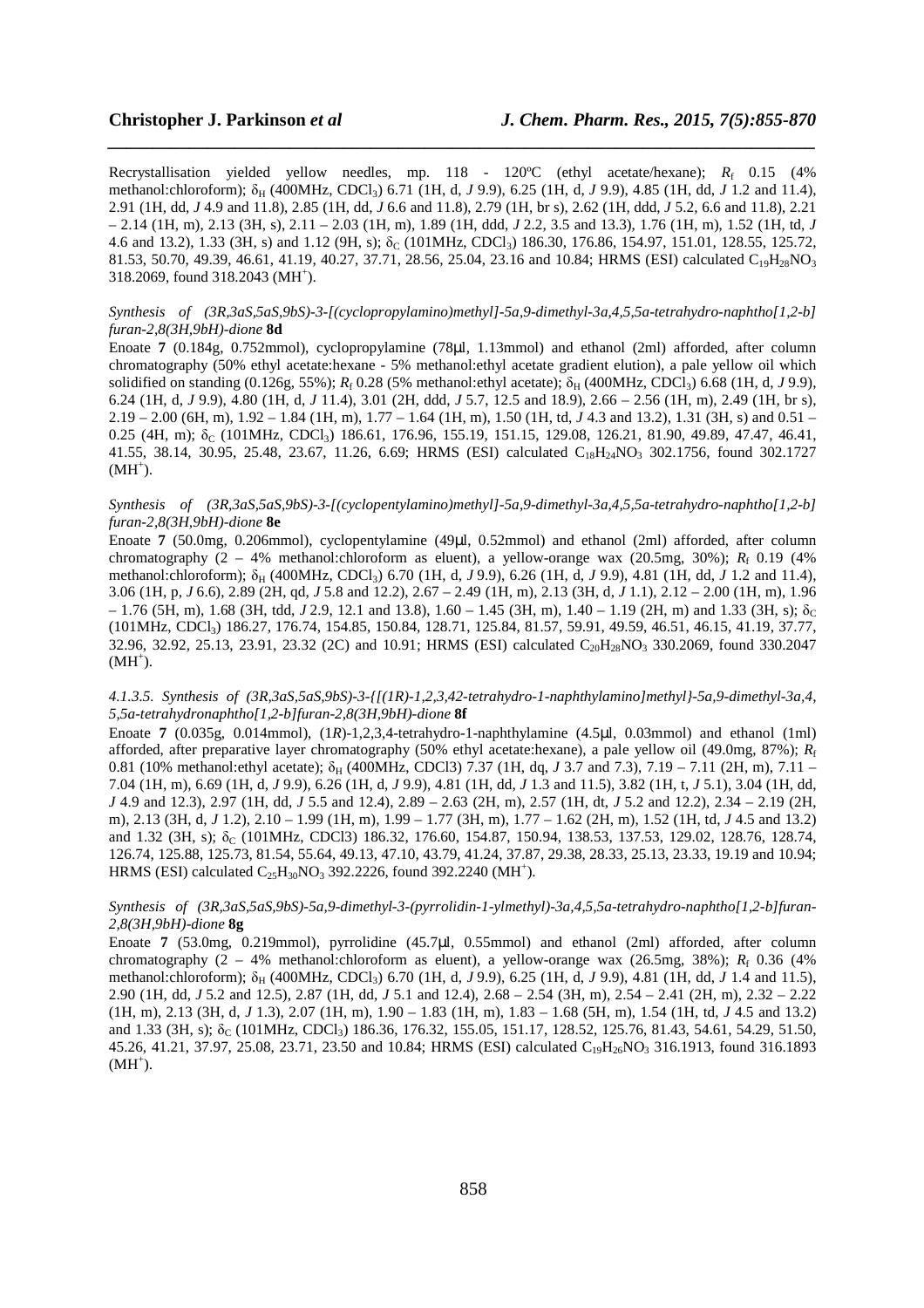*Synthesis of (3R,3aS,5aS,9bS)-5a,9-dimethyl-3-(morpholinomethyl)-3a,4,5,5a-tetrahydronaphtho[1,2-b]furan-2,8 (3H,9bH)-dione* **8h** 

*\_\_\_\_\_\_\_\_\_\_\_\_\_\_\_\_\_\_\_\_\_\_\_\_\_\_\_\_\_\_\_\_\_\_\_\_\_\_\_\_\_\_\_\_\_\_\_\_\_\_\_\_\_\_\_\_\_\_\_\_\_\_\_\_\_\_\_\_\_\_\_\_\_\_\_\_\_\_*

Enoate **7** (51.7mg, 0.213mmol), morpholine (46.5 µl, 0.53mmol) and ethanol (2ml) afforded, after column chromatography  $(2 - 4\%$  methanol:chloroform as eluent), a yellow solid  $(45.7mg, 65\%)$ ;  $R_f$  0.24 (4%) methanol:chloroform). Recrystallisation yielded orange needles, mp. 165 - 167°C (ethyl acetate/hexane);  $\delta_H$ (400MHz, CDCl3) 6.71 (1H, d, *J* 9.9), 6.26 (1H, d, *J* 9.9), 4.82 (1H, dd, *J* 1.3 and 11.5), 3.89 – 3.46 (4H, m), 2.95 – 2.81 (1H, m), 2.71 – 2.57 (2H, m), 2.57 – 2.47 (2H, m), 2.47 – 2.35 (2H, m), 2.34 – 2.25 (1H, m), 2.12 (3H, d, *J* 1.2), 2.05 (1H, qd, *J* 3.5 and 11.6), 1.89 (1H, ddd, *J* 2.2, 3.6 and 13.4), 1.74 (1H, m), 1.55 (1H, td, *J* 4.5 and 13.2) and 1.33 (3H, s);  $\delta_C$  (101MHz, CDCl<sub>3</sub>) 186.22, 176.14, 154.93, 150.92, 128.52, 125.73, 81.35, 66.73, 57.70, 53.72, 51.82, 43.46, 41.12, 37.89, 25.00, 23.75 and 10.80; HRMS (ESI) calculated C<sub>19</sub>H<sub>26</sub>NO<sub>4</sub> 332.1862, found 332.1835  $(MH^+).$ 

#### *Synthesis of (3R,3aS,5aS,9bS)-3-[(4-acetylpiperazin-1-yl)methyl]-5a,9-dimethyl-3a,4,5,5a-tetrahydro-naphtho[1,2 b]furan-2,8(3H,9bH)-dione* **8i**

Enoate **7** (51.6mg, 0.213mmol), 1-acetylpiperazine (69.9mg, 0.543mmol) and ethanol (2ml) afforded, after column chromatography (2 – 4% methanol: δ<sub>H</sub> (400MHz, CDCl<sub>3</sub>) 6.72 (1H, d, *J* 9.9), 6.26 (1H, d, *J* 9.9), 4.84 (1H, dd, *J* 1.3 and 11.5), 3.71 (1H, ddd, *J* 3.0, 6.2 and 13.0), 3.56 – 3.32 (3H, m), 2.93 – 2.81 (1H, m), 2.73 – 2.59 (2H, m), 2.58 – 2.41 (3H, m), 2.34 (1H, ddd, *J* 3.1, 7.6 and 11.0), 2.31 – 2.20 (2H, m), 2.12 (3H, d, *J* 1.1), 2.09 (3H, s), 2.08 – 2.01 (1H, m), 1.90 (1H, ddd, *J* 2.1, 3.5 and 13.4), 1.77 (1H, m), 1.55 (1H, td, *J* 4.5 and 13.2) and 1.34 (3H, s);  $\delta_c$  (101) MHz, CDCl<sub>3</sub>) 186.18, 176.00, 168.87, 154.93, 150.86, 128.48, 125.67, 81.30, 56.99, 53.49, 52.71, 51.64, 45.99, 43.72, 41.10 (2C), 37.79, 24.95, 23.66, 21.19 and 10.77; HRMS (ESI) calculated C<sub>21</sub>H<sub>29</sub>N<sub>2</sub>O<sub>4</sub>Na 395.1947, found 395.1887 ( $M^+ + Na^+$ ), and calculated  $C_{21}H_{29}N_2O_4$  373.2127, found 373.2065 (MH<sup>+</sup>).

# *Synthesis of (3R,3aS,5aS,9bS)-3-[(4-cyclohexylpiperazin-1-yl)methyl]-5a,9-dimethyl-3a,4,5,5a-tetrahydro-naphtho [1,2-b]furan-2,8(3H,9bH)-dione* **8j**

Enoate **7** (0.186g, 0.760mmol), 1-cyclohexylpiperazine (102mg, 0.608mmol) and ethanol (2ml) afforded, after column chromatography (50% ethyl acetate:hexane – 5% methanol:ethyl acetate gradient elution), an off-white foam (0.175g, 70%);  $R_f$  0.18 (ethyl acetate); δ<sub>H</sub> (400MHz, CDCl<sub>3</sub>) 6.67 (1H, d, *J* 9.9), 6.22 (1H, d, *J* 9.9), 4.77 (1H, d, *J* 11.5), 2.83 (1H, dd, *J* 3.2 and 11.6), 2.70 – 2.14 (11H, m), 2.09 (3H, d, *J* 1.3), 2.05 – 1.92 (1H, m), 1.91 – 1.42  $(9H, m)$  and  $1.32 - 1.00$   $(8H, m)$ ;  $\delta_C$   $(101MHz, CDCl_3)$  186.71, 176.77, 155.32, 151.37, 129.01, 126.21, 81.82, 63.78, 57.79, 54.10, 52.37, 49.18, 44.04, 41.54, 38.39, 29.26, 26.59, 26.15, 25.45, 24.23 and 11.23; HRMS (ESI) calculated  $C_{25}H_{37}N_2O_3$  413.2804, found 413.2764 (MH<sup>+</sup>).

# *Synthesis of (3R,3aS,5aS,9bS)-3-{[4-(2-chlorophenyl)piperazin-1-yl]methyl}-5a,9-dimethyl-3a,4,5,5a-tetrahydro naphtho[1,2-b]furan-2,8(3H,9bH)-dione* **8k**

Enoate **7** (49.0mg, 0.202mmol), 1-(2-chlorophenyl)piperazine (0.120g, 0.516mmol) and ethanol (2ml) afforded, after column chromatography  $(2 - 4\%$  methanol:chloroform as eluent), a beige solid (65.3mg, 73%);  $R_f$  0.41 (4%) methanol:chloroform). Recrystallisation yielded a white powder, mp. >190°C (ethyl acetate/hexane);  $\delta_H$  (400MHz, CDCl3) 7.35 (1H, dd, *J* 1.2 and 7.9), 7.27 – 7.15 (1H, m), 7.06 – 7.01 (1H, m), 7.01 –6.92 (1H, m), 6.71 (1H, d, *J* 9.9), 6.26 (1H, d, *J* 9.9), 4.83 (1H, d, *J* 11.4), 2.99 (4H, s), 2.95 (1H, t, *J* 8.4), 2.81 – 2.64 (4H, m), 2.60 (2H, d, *J* 5.5), 2.33 (1H, d, *J* 12.8), 2.14 (3H, s), 2.05 (1H, m), 1.89 (1H, d, *J* 13.4), 1.76 (1H, m), 1.56 (1H, td, *J* 4.3 and 13.1) and 1.34 (3H, s);  $\delta_C$  (101MHz, CDCl<sub>3</sub>) 186.24, 176.26, 154.97, 151.03, 148.93, 130.53, 128.58, 128.49, 127.46, 125.72, 123.65, 120.19, 81.36, 57.26, 53.40, 51.87, 51.00, 43.68, 41.14, 37.92, 25.00, 23.77 and 10.82; HRMS (ESI) calculated  $C_{25}H_{29}CIN_2O_3Na$  463.1764, found 463.1759 ( $M^+ + Na^+$ ), and calculated  $C_{25}H_{30}CIN_2O_3$  441.1945, found 441.1870 (MH<sup>+</sup>).

# *Synthesis of (3R,3aS,5aS,9bS)-3-[(4-benzylpiperidin-1-yl)methyl]-5a,9-dimethyl-3a,4,5,5a-tetrahydro-naphtho[1,2 b]furan-2,8(3H,9bH)-dione* **8l**

Enoate **7** (0.201g, 0.821mmol), 4-benzylpiperidine (117µl, 0.61mmol) and ethanol (2ml) afforded, after column chromatography (20-80% ethyl acetate:hexane gradient elution), a pale yellow oil (0.264g, 76%); *R*<sup>f</sup> 0.51 (ethyl acetate);  $\delta_H$  (400MHz, CDCl<sub>3</sub>) 7.32 – 7.24 (2H, m), 7.21 – 7.10 (3H, m), 6.70 (1H, d, *J* 9.9), 6.25 (1H, d, *J* 9.9), 4.79 (1H, d, *J* 11.5), 2.91 – 2.68 (3H, m), 2.69 – 2.59 (1H, m), 2.59 – 2.45 (3H, m), 2.34 – 2.23 (1H, m), 2.12 (3H, d, *J* 1.2),  $2.08 - 1.95$  (3H, m),  $1.93 - 1.77$  (2H, m),  $1.77 - 1.47$  (6H, m),  $1.31$  (3H, s) and  $1.29 - 1.11$  (2H, m);  $\delta_c$ (101MHz, CDCl3) 186.44, 176.68, 155.19, 151.35, 140.61, 129.08, 128.53, 128.20, 125.84, 125.82, 81.51, 57.84, 55.62, 52.63, 52.15, 43.90, 43.18, 41.29, 38.11, 37.83, 32.42, 32.01, 25.12, 23.87 and 10.94; HRMS (ESI) calculated  $C_{27}H_{34}NO_3$  420.2539, found 420.2502 (MH<sup>+</sup>).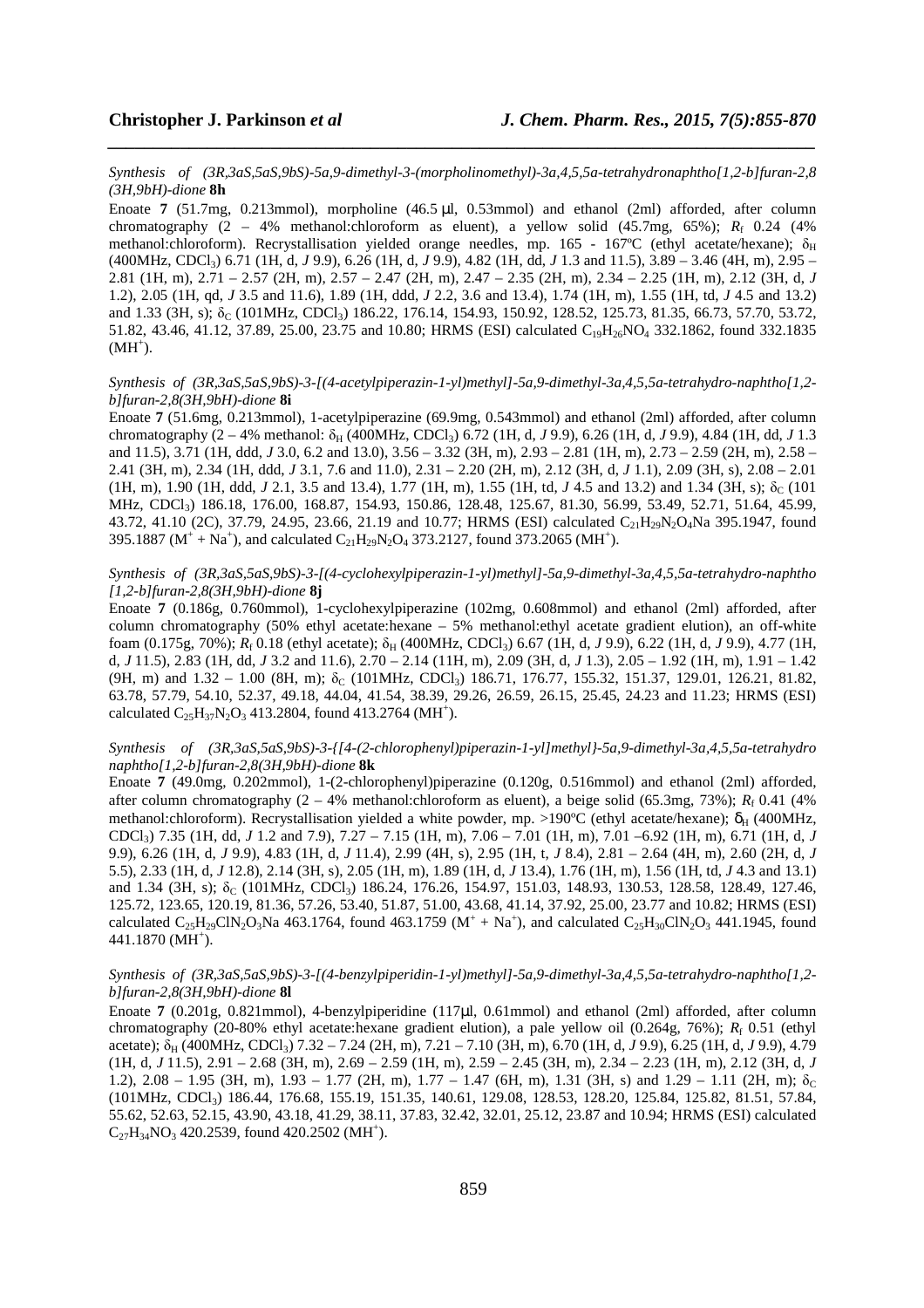#### *Synthesis of (3R,3aS,5aS,9bS)-3-[(benzylamino)methyl]-5a,9-dimethyl-3a,4,5,5a-tetrahydro-naphtho[1,2-b]furan-2,8(3H,9bH)-dione* **8m**

*\_\_\_\_\_\_\_\_\_\_\_\_\_\_\_\_\_\_\_\_\_\_\_\_\_\_\_\_\_\_\_\_\_\_\_\_\_\_\_\_\_\_\_\_\_\_\_\_\_\_\_\_\_\_\_\_\_\_\_\_\_\_\_\_\_\_\_\_\_\_\_\_\_\_\_\_\_\_*

Enoate **7** (0.201g, 0.823mmol), benzylamine (72µl, 0.66mmol) and ethanol (2ml) afforded, after column chromatography (50% ethyl acetate:hexane - 5% methanol:ethyl acetate gradient elution), a pale yellow oil which solidified on standing  $(0.129g, 56%)$ ;  $R_f$  0.22 (5% methanol:ethyl acetate);  $\delta_H$  (400MHz, CDCl<sub>3</sub>) 7.37 – 7.21 (5H, m), 6.69 (1H, d, *J* 9.7), 6.26 (1, d, *J* 9.9), 4.80 (1H, dd, *J* 1.3 and 11.5), 3.81 (2H, q, *J* 13.4), 2.97 (1H, dd, *J* 5.0 and 12.3), 2.85 (1H, dd, *J* 6.1 and 12.3), 2.64 – 2.52 (1H, m), 2.23 – 2.06 (4H, m), 2.02 – 1.92 (1H, m), 1.91 – 1.82 (1H, m), 1.79 (1H, br s), 1.67 (1H, m), 1.49 (1H, td, *J* 4.5 and 13.2) and 1.31 (3H, s); δ<sub>C</sub> (101MHz, CDCl<sub>3</sub>) 186.66, 176.93, 155.20, 151.17, 140.15, 129.13, 128.78, 128.40, 127.43, 126.24, 81.94, 54.33, 49.70, 46.97, 46.72, 41.57, 38.16, 25.50, 23.63 and 11.30; HRMS (ESI) calculated  $C_{22}H_{26}NO_3$  352.1913, found 352.1884 (MH<sup>+</sup>).

# *Synthesis of (3R,3aS,5aS,9bS)-3-[(4-chlorobenzylamino)methyl]-5a,9-di-methyl-3a,4,5,5a-tetrahydro-naphtho[1,2 b]furan-2,8(3H,9bH)-dione* **8n**

Enoate **7** (0.218g, 0.902mmol), 4-chlorobenzylamine (72.0µl, 0.59mmol) and ethanol (2ml) afforded, after column chromatography (10 – 20% ethanol:ethyl acetate as eluent), a yellow oil (0.156g, 69%); *R*<sup>f</sup> 0.52 (20% ethanol:ethyl acetate);  $\delta_H$  (400MHz, CDCl<sub>3</sub>) 7.28 (2H, d, *J* 8.7), 7.24 (2H, d, *J* 8.7), 6.71 (1H, d, *J* 9.9), 6.24 (1H, d, *J* 9.9), 4.83 (1H, dd, *J* 1.4 and 11.5), 3.79 (1H, d, *J* 13.6), 3.74 (1H, d, *J* 13.6), 2.94 (1H, dd, *J* 4.9 and 12.3), 2.82 (1H, dd, *J* 6.1 and 12.3), 2.60 (1H, ddd, *J* 5.0, 6.0 and 12.2), 2.17 (1H, dd, *J* 3.5 and 12.1), 2.14 – 2.06 (1H, m), 2.12 (3H, d, *J* 1.3), 2.02 – 1.93 (1H, m), 1.88 (1H, ddd, *J* 2.2, 3.6 and 13.4), 1.70 (1H, m), 1.48 (1H, td, *J* 4.5 and 13.2) and 1.32 (3H, s);  $\delta_c$  (101MHz, CDCl<sub>3</sub>) 186.15, 176.47, 154.92, 150.91, 138.22, 132.46, 129.23, 128.39, 128.31, 125.59, 81.41, 53.00, 49.16, 46.32, 46.09, 41.10, 37.58, 24.93, 23.02 and 10.79; HRMS (ESI) calculated C22H25ClNO3 386.1523, found  $386.1474 \, (MH<sup>+</sup>).$ 

# *Synthesis of (3R,3aS,5aS,9bS)-3-[(2-fluorobenzylamino)methyl]-5a,9-dimethyl-3a,4,5,5a-tetrahydro-naphtho[1,2 b]furan-2,8(3H,9bH)-dione* **8o**

Enoate **7** (0.035g, 0.014mmol), 2-fluorobenzylamine (3.5µl, 0.03mmol) and ethanol (1ml) afforded, after preparative layer chromatography (50% ethyl acetate:hexane elution), a pale yellow oil (14.1mg, 27%);  $R_f$  0.73 (10% methanol:ethyl acetate); δH (400MHz, CDCl3) 6.68 (1H, d, *J* 9.9), 6.24 (1H, d, *J* 9.9), 4.80 (1H, d, *J* 11.4), 3.01 (2H, m), 2.66 – 2.56 (1H, m), 2.49 (1H, br s), 2.19 – 2.00 (6H, m), 1.92 – 1.84 (1H, m), 1.77 – 1.64 (1H, m), 1.50 (1H, td, *J* 4.3, 13.2), 1.31 (3H, s), 0.51 – 0.25 (4H, m); δ<sub>C</sub> (101MHz, CDCl3) 187.36, 173.96, 161.16 (d, *J<sub>CF</sub>* 246.1), 157.96, 154.71, 130.39 (d, *JCF* 31.9), 129.84, 129.26 (d, *JCF* 8.3), 125.63, 129.26 (d, *JCF* 8.3), 124.21 (d, *JCF* 3.7), 115.27 (d, *JCF* 13.4), 72.93, 53.00, 48.50, 47.44, 46.84, 41.75, 37.98, 23.43 (2C), 11.34; HRMS (ESI) calculated  $C_{22}H_{25}FNO_3$  370.1818, found 370.1838 (MH<sup>+</sup>).

# *Synthesis of (3R,3aS,5aS,9bS)-3-[(4-fluorobenzylamino)methyl]-5a,9-dimethyl-3a,4,5,5a-tetrahydro-naphtho[1,2 b]furan-2,8(3H,9bH)-dione* **8p**

Enoate **7** (0.207g, 0.856mmol), 4-fluorobenzylamine (67.3µl, 0.59mmol) and ethanol (2ml) afforded, after column (10 – 20% ethanol:ethyl acetate as eluent), a yellow oil (0.118g, 54%);  $R_f$  0.45 (20% ethanol:ethyl acetate);  $\delta_H$ (400MHz, CDCl3) 7.27 (2H, dd, *J* 5.5 and 8.4), 6.99 (2H, t, *J* 8.7), 6.71 (1H, d, *J* 9.9), 6.24 (1H, d, *J* 9.9), 4.83 (1H, dd, *J* 1.2 and 11.5), 3.77 (2H, q, *J* 13.3), 2.95 (1H, dd, *J* 4.9 and 12.3), 2.83 (1H, dd, *J* 6.1 and 12.3), 2.66 – 2.55 (1H, m), 2.20 – 2.12 (1H, m), 2.12 (3H, d, *J* 1.0), 2.11 – 2.06 (1H, m), 2.02 – 1.92 (1H, m), 1.92 – 1.83 (1H, m), 1.70 (1H, qd, *J* 3.8 and 12.9), 1.49 (1H, td, *J* 4.5 and 13.2) and 1.32 (3H, s); δ<sub>C</sub> (101MHz, CDCl<sub>3</sub>) 186.20, 176.52, 161.72 (d, *J* 244.7), 154.95, 150.95, 135.42 (d, *J* 3.1), 129.44 (d, *J* 7.9), 128.42, 125.62, 115.01 (d, *J* 21.2), 81.43, 53.02, 49.19, 46.35, 46.09, 41.13, 37.61, 24.95, 23.04 and 10.81; HRMS (ESI) calculated C<sub>22</sub>H<sub>25</sub>FNO<sub>3</sub> 370.1818, found  $370.1780$  (MH<sup>+</sup>).

# *Synthesis of (3R,3aS,5aS,9bS)-3-[(2,4-dimethoxybenzylamino)methyl]-5a,9-dimethyl-3a,4,5,5a-tetrahydro-naphtho [1,2-b]furan-2,8(3H,9bH)-dione* **8q**

Enoate **7** (0.192g, 0.786mmol), 2,4-dimethoxybenzylamine (95µl, 0.63mmol) and ethanol (2ml) afforded, after column chromatography (50% ethyl acetate:hexane - 5% methanol:ethyl acetate gradient elution), a pale yellow oil which solidified on standing  $(0.90g, 35\%)$ ;  $R_f$  0.15 (5% methanol:ethyl acetate);  $\delta_H$  (400MHz, CDCl<sub>3</sub>) 7.10 (1H, d, *J* 8.1), 6.67 (1H, d, *J* 9.9), 6.45 (1H, d, *J* 2.3), 6.42 (1H, dd, *J* 2.4 and 8.1), 6.24 (1H, d, *J* 9.9), 4.80 (1H, dd, *J* 1.3 and 11.4), 3.81 (3H, s), 3.79 (3H, s), 3.78 – 3.67 (2H, m), 2.94 – 2.78 (3H, m), 2.72 – 2.62 (1H, m), 2.13 – 2.01 (5H, m), 1.91 – 1.81 (1H, m), 1.71 (1H, qd, *J* 3.7 and 12.8), 1.48 (1H, td, *J* 4.3 and 13.1) and 1.30 (3H, s); δ<sub>C</sub> (101MHz, CDCl3) 186.61, 176.94, 160.74, 158.94, 155.21, 151.12, 130.80, 129.09, 126.20, 119.47, 104.10, 98.88, 81.96,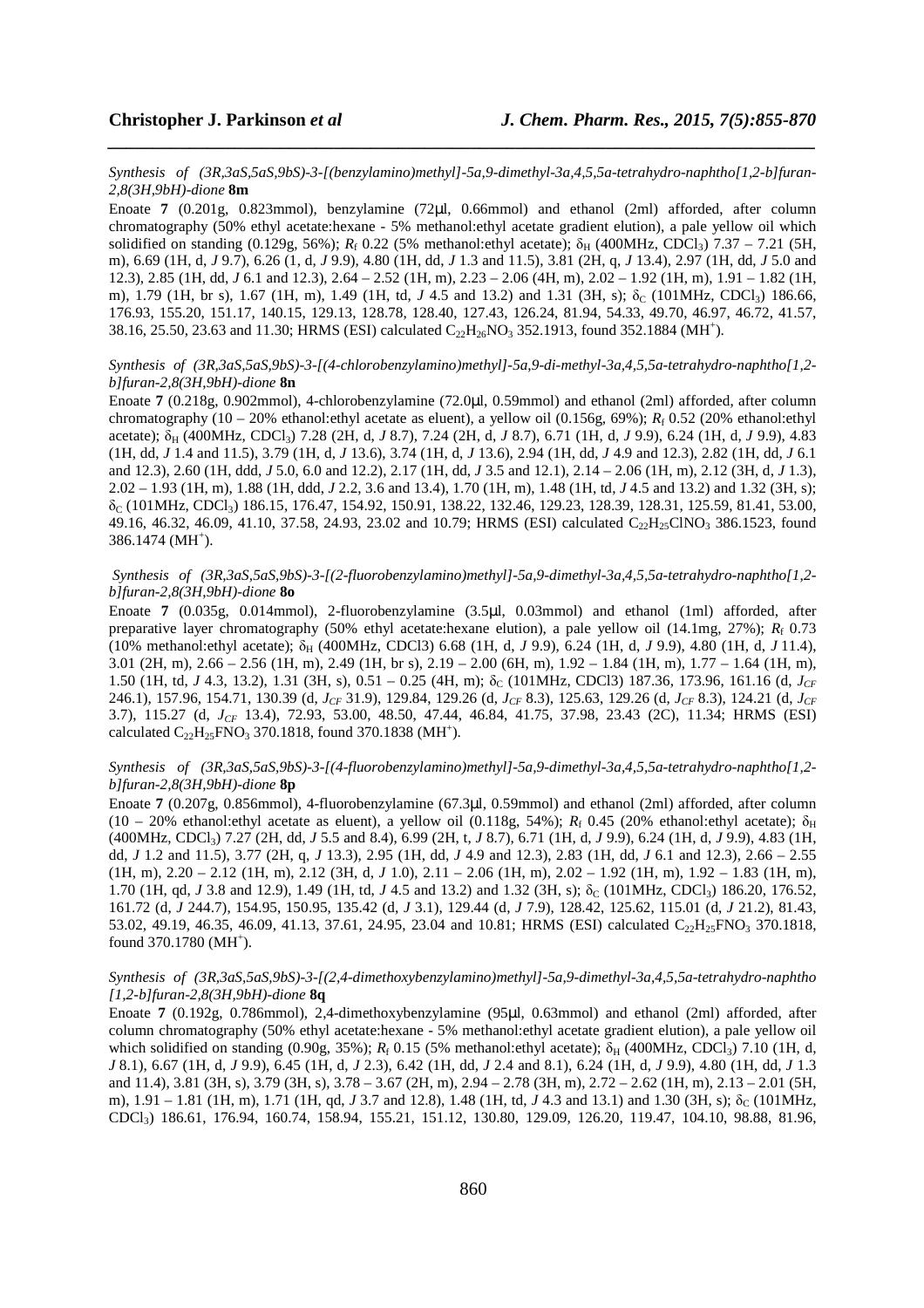55.70, 55.64, 50.01, 49.41, 46.76, 46.35, 41.55, 38.12, 25.48, 23.63 and 11.28; HRMS (ESI) calculated C<sub>24</sub>H<sub>30</sub>NO<sub>5</sub> 412.2124, found 412.2079 (MH<sup>+</sup>).

*\_\_\_\_\_\_\_\_\_\_\_\_\_\_\_\_\_\_\_\_\_\_\_\_\_\_\_\_\_\_\_\_\_\_\_\_\_\_\_\_\_\_\_\_\_\_\_\_\_\_\_\_\_\_\_\_\_\_\_\_\_\_\_\_\_\_\_\_\_\_\_\_\_\_\_\_\_\_*

#### *Synthesis of (3R,3aS,5aS,9bS)-3-[(pyridin-2-ylmethylamino)methyl]-5a,9-dimethyl-3a,4,5,5a-tetrahydronaphtho [1,2-b]furan-2,8(3H,9bH)-dione* **8r**

Enoate **7** (0.201g, 0.825mmol), 2-picolylamine (70µl, 0.65mmol) and ethanol (2ml) afforded, after column chromatography (ethyl acetate - 5% methanol:ethyl acetate gradient elution), an orange oil (0.138g, 60%); *R*<sup>f</sup> 0.20 (5% methanol: ethyl acetate); δ<sub>H</sub> (400MHz, CDCl<sub>3</sub>) 8.51 (1H, d, *J* 4.4), 7.62 (1H, t, *J* 7.7), 7.28 (1H, d, *J* 7.8), 7.14 (1H, t, *J* 6.1), 6.67 (1H, d, *J* 9.9), 6.22 (1H, d, *J* 9.8), 4.80 (1H, d, *J* 11.4), 3.90 (2H, d, *J* 4.0), 2.94 (2H, t, *J* 5.0), 2.74 (1H, br s), 2.63 (1H, dt, *J* 5.7 and 11.5), 2.17 – 1.97 (5H, m), 1.84 (1H, d, *J* 13.5), 1.77 – 1.62 (m, 1H), 1.47 (1H, t, *J* 13.3) and 1.28 (s, 3H); δ<sub>C</sub> (101MHz, CDCl<sub>3</sub>) 186.58, 176.75, 159.35, 155.26, 151.20, 149.51, 136.88, 128.91, 126.06, 122.45, 122.39, 81.81, 55.46, 49.91, 47.18, 46.74, 41.49, 38.01, 25.39, 23.61 and 11.21; HRMS (ESI) calculated  $C_{21}H_{25}N_2O_3$  353.1865, found 353.1827 (MH<sup>+</sup>).

# *Synthesis of (3R,3aS,5aS,9bS)-3-[(pyridin-3-ylmethylamino)methyl]-5a,9-dimethyl-3a,4,5,5a-tetrahydronaphtho [1,2-b]furan-2,8(3H,9bH)-dione* **8s**

Enoate **7** (0.198g, 0.809mmol), 3-picolylamine (66µl, 0.65mmol) and ethanol (2ml) afforded, after column chromatography (ethyl acetate - 5% methanol:ethyl acetate gradient elution), a pale yellow oil (0.138g, 48%);  $R_f$ 0.11 (5% methanol: ethyl acetate; δ<sub>H</sub> (400MHz, CDCl<sub>3</sub>) 8.55 (1H, d, *J* 1.5), 8.51 (1H, dd, *J* 1.5 and 4.8), 7.67 (1H, ddd, *J* 1.9 and 7.8), 7.27 (1H, ddd, *J* 0.8, 4.8 and 7.8), 6.70 (1H, d, *J* 9.9), 6.26 (1H, d, *J* 9.9), 4.83 (1H, dd, *J* 1.4 and 11.5), 3.83 (2H, d, *J* 4.0), 2.97 (1H, dd, *J* 4.9 and 12.2), 2.85 (1H, dd, *J* 6.2 and 12.3), 2.66 – 2.54 (1H, m), 2.40 – 2.07 (5H, m), 2.02 – 1.92 (1H, m), 1.92 – 1.82 (1H, m), 1.70 (1H, m), 1.50 (1H, td, *J* 4.5 and 13.2) and 1.32 (3H, s);  $\delta_c$  (101MHz, CDCl<sub>3</sub>) 186.38, 176.63, 154.99, 150.86, 149.68, 148.68, 135.88, 135.24, 128.84, 125.95, 123.56, 81.70, 51.37, 49.38, 46.60, 46.43, 41.32, 37.83, 25.23, 23.31 and 11.05; HRMS (ESI) calculated C<sub>21</sub>H<sub>25</sub>N<sub>2</sub>O<sub>3</sub> 353.1865, found 353.1836 (MH<sup>+</sup>).

*Synthesis of (3R,3aS,5aS,9bS)-5a,9-dimethyl-3-[(pyridin-4-ylmethylamino)-methyl]-3a,4,5,5a-tetrahydronaphtho [1,2-b]furan-2,8(3H,9bH)-dione* **8t**

Enoate **7** (0.249g, 1.029mmol), 4-(aminomethyl)pyridine (59.3µl, 0.58mmol) and ethanol (2ml) afforded, after column chromatography  $(10 - 20\%$  ethanol:ethyl acetate as eluent), a yellow oil  $(78.7mg, 39\%); R<sub>f</sub> 0.13 (20\%$ ethanol:ethyl acetate); δ<sub>H</sub> (400MHz, CDCl<sub>3</sub>) 8.53 (2H, d, *J* 5.6), 7.27 (2H, d, *J* 5.9), 6.72 (1H, d, *J* 9.9), 6.25 (1H, d, *J* 9.9), 4.87 (1H, dd, *J* 1.3 and 11.5), 3.86 (1H, d, *J* 14.8), 3.82 (1H, d, *J* 14.8), 2.97 (1H, dd, *J* 4.8 and 12.2), 2.84 (1H, dd, *J* 6.2 and 12.2), 2.70 – 2.61 (1H, m), 2.57 (1H, s), 2.24 – 2.14 (1H, m), 2.12 (3H, s), 2.01 (1H, ddd, *J* 4.3, 6.9 and 10.0),  $1.94 - 1.85$  (1H, m),  $1.73$  (1H, m),  $1.51$  (1H, td, *J* 4.5 and 13.2) and 1.33 (3H, s);  $\delta_c$  (101MHz, CDCl3) 186.12, 176.41, 154.89, 150.80, 149.49, 148.90, 128.41, 125.58, 122.74, 81.42, 52.44, 49.09, 46.29, 46.22, 41.08, 37.53, 24.91, 22.98 and 10.76; HRMS (ESI) calculated  $C_{21}H_{25}N_2O_3$  353.1865, found 353.1821 (MH<sup>+</sup>).

# *Synthesis of (3R,3aS,5aS,9bS)-3-[(4-chlorophenethylamino)methyl]-5a,9-dimethyl-3a,4,5,5a-tetrahydronaphtho [1,2-b]furan-2,8(3H,9bH)-dione* **8u**

Enoate **7** (0.190g, 0.779mmol), 4-chlorophenethylamine (87µl, 0.62mmol) and ethanol (2ml) afforded, after column chromatography (50% ethyl acetate:hexane - 5% methanol:ethyl acetate gradient elution), a pale yellow oil (0.171g, 69%);  $R_f$  0.25 (5% methanol:ethyl acetate);  $\delta_H$  (400MHz, CDCl<sub>3</sub>) 7.24 (2H, d, *J* 8.5), 7.12 (2H, d, *J* 8.5), 6.68 (1H, d, *J* 9.9), 6.26 (1H, d, *J* 9.9), 4.79 (1H, dd, *J* 1.4 and 11.4), 2.98 – 2.82 (4H, m), 2.75 (2H, t, *J* 6.8), 2.61 – 2.51 (1H, m), 2.12 (3H, d, *J* 1.3), 2.11 – 2.02 (1H, m), 2.02 – 1.93 (1H, m), 1.89 – 1.81 (1H, m), 1.67 (1H, m), 1.47 (1H, td, *J* 4.5 and 13.3) and 1.31 (s, 3H);  $\delta_C$  (101MHz, CDCl<sub>3</sub>) 186.60, 176.89, 155.19, 151.12, 138.54, 132.25, 130.35, 129.03, 128.84, 126.19, 81.89, 51.57, 49.87, 47.60, 46.66, 41.53, 38.08, 35.91, 25.45, 23.63 and 11.25; HRMS (ESI) calculated  $C_{23}H_{27}NO_3Cl$  400.1679, found 400.1674 (MH<sup>+</sup>).

*Synthesis of (3R,3aS,5aS,9bS)-3-{[2-(2-fluorophenyl)ethylamino]methyl}-5a,9-dimethyl-3a,4,5,5a-tetrahydro naphtho [1,2-b]furan-2,8(3H,9bH)-dione* **8v** 

Enoate **7** (0.035g, 0.014mmol), 2-fluorophenethylamine (4.0µl, 0.03mmol) and ethanol (1ml) afforded, after preparative layer chromatography (50% ethyl acetate:hexane elution), a pale yellow oil (26.9mg, 49%); *R*<sup>f</sup> 0.65 (10% methanol:ethyl acetate); δ<sub>H</sub> (400MHz, CDCl3) 7.23 (2H, dt, *J* 4.0 and 9.7), 7.14 – 6.99 (2H, m), 6.67 (1H, d, *J* 9.8), 6.23 (1H, d, *J* 9.8), 4.66 (1H, d, *J* 10.7), 4.27 (1H, br s), 3.74 – 3.49 (3H, m), 2.94 (2H, t, *J* 6.8), 2.53 (1H, ddd, *J* 3.9, 10.9 and 12.8), 2.28 (3H, d, *J* 1.1), 1.97 (1H, m), 1.78 (1H, ddd, *J* 2.4, 4.1 and 13.3), 1.68 (1H, dtd, *J* 2.4,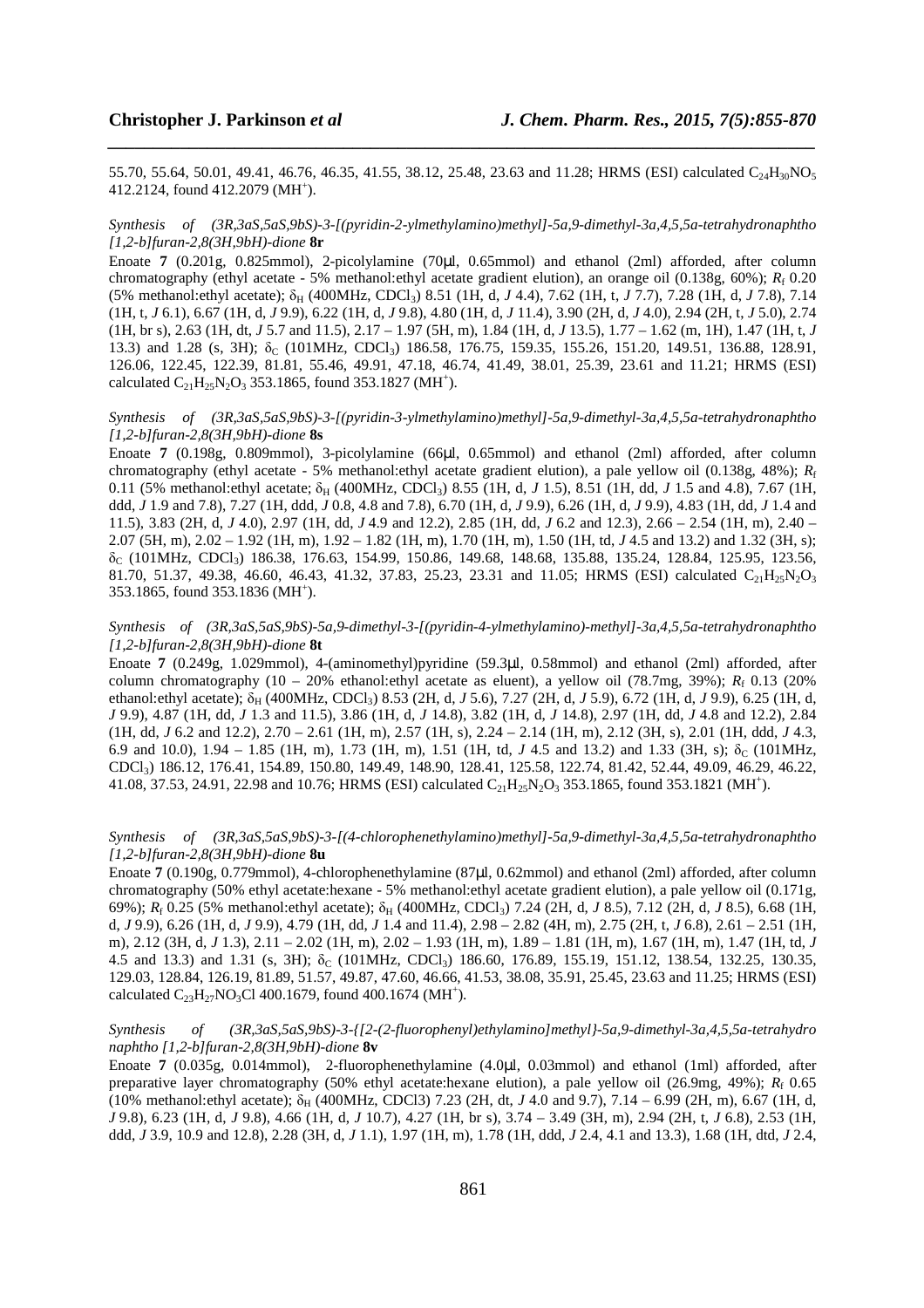4.4 and 13.6) and 1.29 (3 H, s); δ<sub>C</sub> (101MHz, CDCl3) 187.53, 171.03, 161.21 (d, *J<sub>CF</sub>* 244.7), 157.93, 155.95, 131.15 (d, *JCF* 4.8), 129.94, 128.54 (d, *JCF* 8.1), 125.71, 125.44 (d, *JCF* 15.9), 124.30 (d, *JCF* 3.6), 115.39 (d, *JCF* 22.1), 75.44, 50.98, 41.94, 39.84, 39.82, 37.90, 28.94, 28.92, 26.07, 23.76, 11.29.; HRMS (ESI) calculated C<sub>23</sub>H<sub>27</sub>FNO<sub>3</sub> 384.1975, found 384.2003 (MH<sup>+</sup>).

*\_\_\_\_\_\_\_\_\_\_\_\_\_\_\_\_\_\_\_\_\_\_\_\_\_\_\_\_\_\_\_\_\_\_\_\_\_\_\_\_\_\_\_\_\_\_\_\_\_\_\_\_\_\_\_\_\_\_\_\_\_\_\_\_\_\_\_\_\_\_\_\_\_\_\_\_\_\_*

#### *Synthesis of (3R,3aS,5aS,9bS)-3-[(4-hydroxyphenethylamino)methyl]-5a,9-dimethyl-3a,4,5,5a-tetrahydronaphtho [1,2-b]furan-2,8(3H,9bH)-dione* **8w**

Enoate **7** (0.220g, 0.910mmol), tyramine (77.1mg, 0.560mmol) and ethanol (2ml) afforded, after column chromatography  $(10 - 20\%$  ethanol: ethyl acetate as eluent), a yellow foam  $(89.7mg, 44\%); R_f \, 0.26 \, (20\%)$ ethanol:ethyl acetate); δ<sub>H</sub> (400MHz, CDCl<sub>3</sub>) 7.00 (2H, d, *J* 8.5), 6.74 (2H, d, *J* 8.5), 6.69 (1H, d, *J* 9.9), 6.24 (1H, d, *J* 9.9), 4.78 (1H, dd, *J* 1.1 and 11.4), 4.72 (2H, br s), 2.98 – 2.88 (2H, m), 2.88 – 2.80 (2H, m), 2.72 (2H, t, *J* 7.0), 2.63 (1H, dt, *J* 6.0 and 12.2), 2.08 (3H, d, *J* 0.9), 1.98 (2H, m), 1.88 – 1.76 (1H, m), 1.66 (1H, qd, *J* 3.4 and 12.8), 1.40 (1H, td, *J* 4.2 and 13.1) and 1.27 (3H, s); δ<sub>C</sub> (101MHz, CDCl<sub>3</sub>) 186.57, 176.76, 155.42, 155.07, 151.32, 130.17, 129.60, 128.39, 125.49, 115.52, 81.52, 51.30, 49.55, 47.17, 45.61, 41.22, 37.51, 34.73, 24.86, 22.92, and 10.81; HRMS (ESI) calculated  $C_{23}H_{28}NO_4$  382.2018, found 382.1970 (MH<sup>+</sup>).

# *Synthesis of (3R,3aS,5aS,9bS)-3-[(3-methoxyphenethylamino)methyl]-5a,9-dimethyl-3a,4,5,5a-tetrahydronaphtho [1,2-b]furan-2,8(3H,9bH)-dione* **8x**

Enoate **7** (0.174g, 0.713mmol), 2-(3-methoxyphenyl)ethylamine (83.0µl, 0.57mmol) and ethanol (2ml) afforded, after column chromatography (50% ethyl acetate:hexane – 5% methanol:ethyl acetate gradient elution), a yellow gum (0.138g, 61%);  $R_f$  0.22 (ethyl acetate);  $\delta_H$  (400MHz, CDCl<sub>3</sub>) 7.21 (1H, dd, *J* 7.5 and 9.0), 6.81 – 6.71 (3H, m), 6.69 (1H, d, *J* 9.8), 6.26 (1H, d, *J* 9.9), 4.80 (1H, dd, *J* 1.2 and 11.4), 3.86 – 3.76 (3H, m), 2.99 – 2.86 (m, 4H), 2.77 (t, *J* 7.0, 2H), 2.58 (dt, *J* 5.8, 11.8, 1H), 2.12 (3H, d, *J* 1.1), 2.09 – 1.97 (4H, m), 1.89 – 1.81 (2H, m), 1.68 (1H, qd, *J* 3.8 and 12.8), 1.48 (1H, td, *J* 4.4 and 13.2) and 1.31 (s, 3H);  $\delta_C$  (101MHz, CDCl<sub>3</sub>) 186.61, 176.85, 159.94, 155.21, 151.16, 141.72, 129.74, 129.03, 126.17, 121.34, 114.80, 111.69, 81.86, 55.44, 51.63, 49.94, 47.67, 46.73, 41.52, 38.08, 36.63, 25.45, 23.69 and 11.24; HRMS (ESI) calculated  $C_{24}H_{30}NO_4$  396.2175, found 396.2145 (MH<sup>+</sup>).

#### *Synthesis of (3R,3aS,5aS,9bS)-3-[(4-methoxyphenethylamino)methyl]-5a,9-dimethyl-3a,4,5,5a-tetrahydronaphtho [1,2-b]furan-2,8(3H,9bH)-dione* **8y**

Enoate **7** (0.192g, 0.784mmol), 2-(4-methoxyphenyl)ethylamine (126.0µl, 0.86mmol) and ethanol (2ml) afforded, after column chromatography (50% ethyl acetate:hexane – 5% methanol:ethyl acetate gradient elution), a yellow gum (0.091g, 30%);  $R_f$  0.21 (ethyl acetate);  $\delta_H$  (400MHz, CDCl<sub>3</sub>) 7.11 (2H, d, *J* 8.5), 6.83 (2H, d, *J* 8.5), 6.69 (1H, d, *J* 9.8), 6.26 (1H, d, *J* 9.9), 4.79 (1H, d, *J* 11.4), 3.78 (3H, s), 2.93 (2H, dd, *J* 3.0 and 5.8), 2.88 – 2.79 (2H, m), 2.73 (2H, t, *J* 7.0), 2.56 (1H, dt, *J* 5.8 and 11.8), 2.12 (3H, s), 2.09 – 1.94 (2H, m), 1.90 – 1.81 (1H, m), 1.68 (2H, qd, *J* 3.9 and 12.8), 1.48 (1H, td, *J* 4.5 and 13.2) and 1.31 (3H, s);  $\delta_C$  (101MHz, CDCl<sub>3</sub>)  $\delta$  186.64, 176.91, 158.34, 155.19, 151.14, 132.09, 129.92, 129.09, 126.23, 114.17, 81.89, 55.58, 52.01, 49.99, 47.75, 46.75, 41.54, 38.13, 35.68, 25.48, 23.73 and 11.27; HRMS (ESI) calculated  $C_{24}H_{30}NO_4$  396.2175, found 396.2132 (MH<sup>+</sup>).

#### *Synthesis of (3R,3aS,5aS,9bS)-3-{[2-(pyridin-2-yl)ethylamino]methyl}-5a,9-dimethyl-3a,4,5,5a-tetrahydronaphtho [1,2-b]furan-2,8(3H,9bH)-dione* **8z**

Enoate **7** (0.185g, 0.756mmol), 2-(pyridin-2-yl)ethylamine (73µl, 0.61mmol) and ethanol (2ml) afforded, after column chromatography (ethyl acetate - 5% methanol:ethyl acetate gradient elution), an orange gum (0.097g, 37%);  $R_f$  0.06 (5% methanol:ethyl acetate;  $\delta_H$  (400MHz, CDCl<sub>3</sub>) 8.47 (1H, d, *J* 4.8), 7.57 (1H, dd, *J* 6.8 and 8.5), 7.19 – 6.99 (2H, m), 6.66 (1H, d, *J* 9.9), 6.22 (1H, d, *J* 9.9), 4.77 (1H, d, *J* 11.3), 3.11 – 2.82 (6H, m), 2.60 (1H, dt, *J* 5.7 and 11.6), 2.12 – 1.92 (5H, m), 1.83 (1H, dd, *J* 2.5 and 12.4), 1.73 – 1.61 (1H, m), 1.53 – 1.35 (1H, m) and 1.28 (3H, s);  $\delta_c$  (101MHz, CDCl<sub>3</sub>) 186.61, 176.84, 160.13, 155.26, 151.23, 149.46, 136.77, 128.94, 126.11, 123.65, 121.70, 81.84, 49.87, 49.67, 47.38, 46.44, 41.52, 38.07, 38.01, 25.41, 23.57 and 11.21; HRMS (ESI) calculated C<sub>22</sub>H<sub>27</sub>N<sub>2</sub>O<sub>3</sub> 367.2022, found 367.1997 (MH<sup>+</sup>).

#### *General procedure for reduction of amine conjugates 8*

A solution of the dienoate (1 eq.) in ethanol (0.1M) containing the 32% hydrochloric acid (0.5ml) and 5% palladium on carbon (1 mass eq.) were reduced under 1atm. of hydrogen gas for 18 – 72h, until complete. Solids were filtered off, the filtrate concentrated and the residue purified as indicated. The following compounds were produced this way: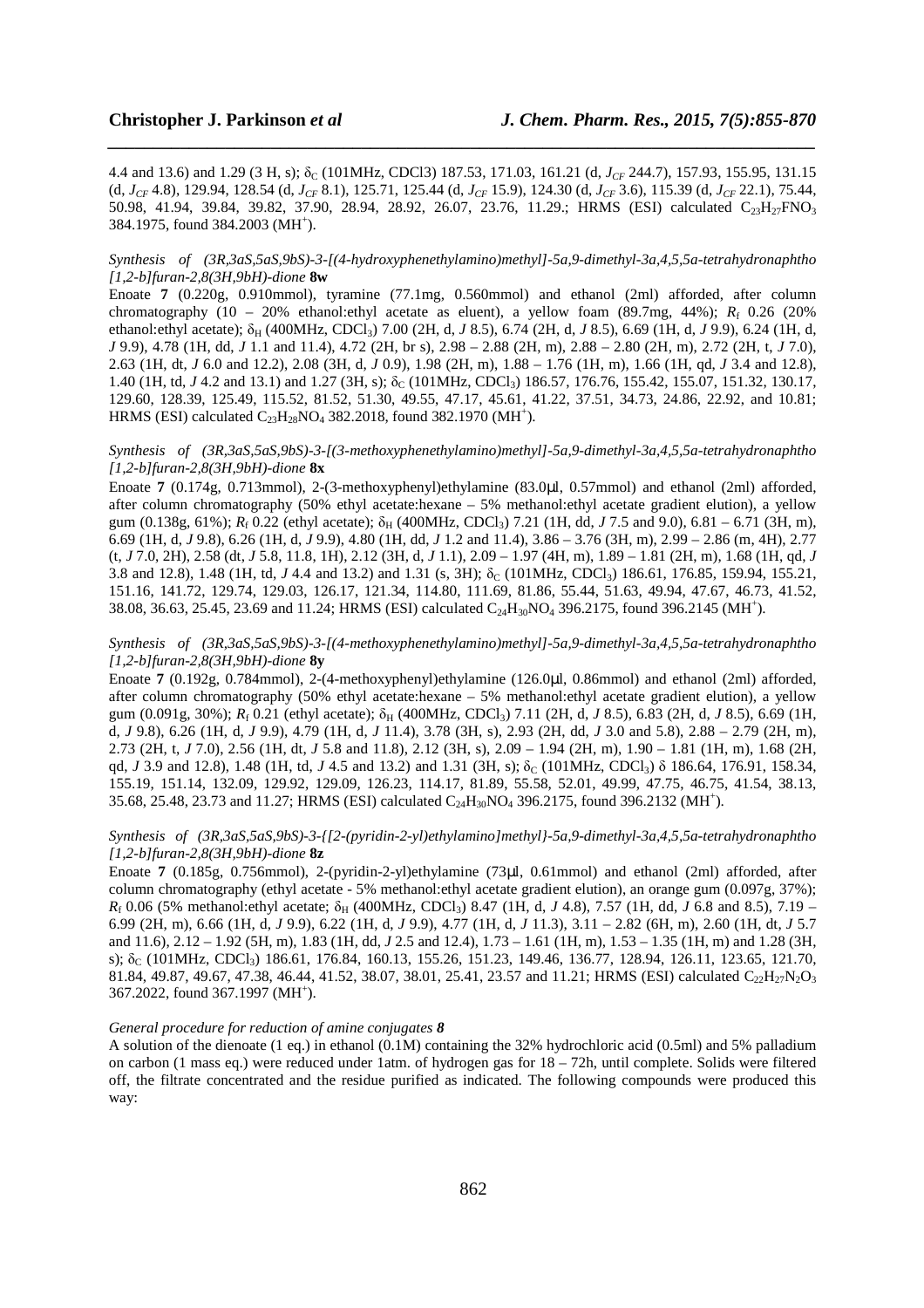*Synthesis of (3R,3aS,5aS,9S,9aS,9bS)-5a,9-dimethyl-3-(morpholinomethyl)-octahydronaphtho[1,2-b]furan-2,8(3H, 9bH)-dione as a 2:1 mixture of cis isomers* **9a**

*\_\_\_\_\_\_\_\_\_\_\_\_\_\_\_\_\_\_\_\_\_\_\_\_\_\_\_\_\_\_\_\_\_\_\_\_\_\_\_\_\_\_\_\_\_\_\_\_\_\_\_\_\_\_\_\_\_\_\_\_\_\_\_\_\_\_\_\_\_\_\_\_\_\_\_\_\_\_*

Dienone 8h  $(0.434g, 1.334mmol)$ , 5% Pd-C  $(0.470g)$ , 32% hydrochloric acid  $(0.5cm<sup>3</sup>)$  and ethanol  $(10cm<sup>3</sup>)$ afforded, after column chromatography  $(30 - 50\%$  acetone:hexane as eluent), an orange foam  $(0.209g, 48\%)$ ;  $R_f$  0.68 (20% ethanol:ethyl acetate);  $\delta_H$  (400MHz, CDCl<sub>3</sub>) 3.91 (1H, t, *J* 10.6), 3.76 – 3.60 (4H, m), 2.82 (1H, dd, *J* 4.3 and 12.7), 2.65 – 2.44 (6H, m), 2.44 – 2.32 (3H, m), 2.19 – 2.08 (2H, m), 1.92 – 1.53 (5H, m), 1.42 – 1.28 (1H, m), 1.25  $(3H, d, J, 6.6)$  and 1.18  $(3H, s)$ ;  $\delta_C$   $(101MHz, CDCl_3)$  211.44, 177.55, 83.11, 66.85, 57.72, 53.88, 53.47, 51.11, 44.93, 43.36, 40.65, 40.28, 37.29, 36.32, 23.77, 18.39 and 13.91; HRMS (ESI) calculated C<sub>19</sub>H<sub>29</sub>NaNO<sub>4</sub> 358.1994, found 358.2048 ( $M^+ + Na^+$ ) and calculated  $C_{19}H_{30}NO_4$  336.2175, found 336.2152 (MH<sup>+</sup>).

*Synthesis of (3R,3aS,5aS,9aS,9bS)-3-[(4-hydroxyphenethyl-amino)methyl]-5a,9-dimethyl-octahydronaphtho[1,2-b] furan-2,8(3H,9bH)-dione as a 2:1 mixture of 9R/9S isomers* **9b**

Dienone **8w** (0.355g, 0.945mmol), 5% Pd-C (0.266g), 32% hydrochloric acid (0.5ml) and ethanol (10ml) afforded, after column chromatography  $(30 - 50\%$  acetone:hexane as eluent), a pale orange foam  $(0.144g, 40\%); R_f 0.44 (20\%$ ethanol:ethyl acetate);  $\delta_H$  (400MHz, CDCl<sub>3</sub>) 7.03 (2H, d, *J* 8.1), 6.72 (2H, d, *J* 8.3), 3.97 (2H, br s), 3.91 (1H, t, *J* 10.4), 3.66 (1H, td, *J* 0.7 and 6.6), 3.03 – 2.80 (4H, m), 2.74 (2H, t, *J* 6.9), 2.58 – 2.37 (3H, m), 1.86 – 1.69 (3H, m),  $1.69 - 1.46$  (3H, m),  $1.33 - 1.23$  (2H, m),  $1.21$  (3H, d,  $J$  6.5) and  $1.15$  (3H, s);  $\delta_C$  (101MHz, CDCl<sub>3</sub>) 211.56, 178.11, 154.76, 130.65, 129.75, 115.57, 83.44, 53.37, 51.48, 48.84, 47.26, 45.41, 44.85, 40.62, 39.98, 37.32, 36.39, 34.79, 23.07, 18.34 and 13.81; HRMS (ESI) calculated  $C_{23}H_{31}NaNO_4$  408.2151, found 408.2169 ( $M^+ + Na^+$ ) and calculated  $C_{23}H_{32}NO_4$  386.2331, found 386.2299 (MH<sup>+</sup>).

# *Synthesis of (3R,3aS,5aS,9aS,9bS)-3-[(3-methoxyphenethylamino)methyl]-5a,9-dimethyl-octahydronaphtho[1,2-b] furan-2,8(3H,9bH)-dione as a 2:1 mixture of 9R/9S isomers* **9c**

Dienone **8x** (0.111g, 0.282mmol), 5% Pd-C (0.122g), 32% hydrochloric acid (38.9 µl, 0.34mmol) and ethanol (5ml) afforded, after column chromatography (30 – 50% acetone:hexane as eluent), a pale yellow oil (51.3mg, 46%); *R*<sup>f</sup> 0.27 (20% acetone:hexane);  $\delta_H$  (400MHz, CDCl<sub>3</sub>) 7.19 – 7.08 (1H, m), 6.72 (1H, d, *J* 7.6), 6.70 – 6.60 (2H, m), 3.83 (1H, t, *J* 10.4), 3.72 (3H, s), 2.92 – 2.75 (3H, m), 2.70 (2H, t, *J* 7.2), 2.52 – 2.30 (3H, m), 2.30 – 2.12 (1H, m), 2.09 – 1.96 (1H, m), 1.86 (1H, dd, *J* 8.8 and 13.6), 1.81 – 1.64 (2H, m), 1.64 – 1.41 (3H, m), 1.28 – 1.18 (1H, m), 1.17 (3H, d, *J* 6.7) and 1.12 (3H, s); δ<sub>C</sub> (101MHz, CDCl<sub>3</sub>) 211.40, 177.92, 159.59, 141.35, 129.40, 121.02, 114.39, 111.43, 83.27, 55.09, 53.35, 51.37, 48.78, 47.27, 45.89, 44.85, 40.61, 40.00, 37.30, 36.37, 36.19, 23.20, 18.34 and 13.81; HRMS (ESI) calculated  $C_{24}H_{34}NO_4$  400.2488, found 400.2450 (MH<sup>+</sup>).

#### *Synthesis of (3S,3aS,5aS,9R,9aS,9bS)-3,5a,9-trimethyl-octahydronaphtho[1,2-b]furan-2,8(3H,9bH)-dione* **10**

Santonin **5** (5.026g, 20.406mmol), 5% Pd-C (4.536g, ~1 mass eq.) and ethanol (50ml) were mixed under hydrogen atmosphere (1 atm.) for 48h. The catalyst was filtered off over celite, washed with ethanol and acetone, and concentrated to a white solid. Column chromatography (12% ethyl acetate:hexane – ethyl acetate gradient) afforded a pure white solid, a mixture of two isomers. Recrystallisation (ethyl acetate:hexane) afforded an isomerically pure waxy white solid (1.342g, 26%);  $R_f$  0.66 (50% ethyl acetate: hexane);  $\delta_H$  (400MHz, CDCl<sub>3</sub>) 6.72 (1H, d, *J* 9.9), 6.12 (1H, d, *J* 3.2), 5.92 (1H, d, *J* 9.9), 5.45 (1H, d, *J* 3.1), 3.99 (1H, t, *J* 10.9), 2.60 (1H, dq, *J* 6.8, 12.5), 2.68 – 2.52 (1H, m), 2.16 – 2.05 (2H, m), 1.83 – 1.58 (4H, m), 1.41 (3H, d, *J* 6.9), 1.17 (3H, s);  $\delta_C$  (101MHz, CDCl<sub>3</sub>) 200.38, 170.08, 157.95, 138.13, 126.52, 117.41, 81.88, 52.04, 50.02, 41.88, 38.39, 36.98, 21.03, 19.13, 14.48; HRMS (ESI) calculated  $C_{15}H_{22}NaO_3$  273.1467, found 273.1479 ( $M^+ + Na^+$ ).

## *Synthesis of (3S,3aR,5aS,7R,9R,9aS,9bR)-3,5a,9-trimethyl-3,7-bis(phenylselanyl)-octahydro-naphtho[1,2-b]furan-2,8(3H,9bH)-dione* **11** *and (3S,3aS,5aS,9R,9aS,9bS)-3,5a,9-trimethyloctahydro-naphtho[1,2-b]furan-2,8(3H,9bH) dione* **12**

A solution of LiHMDS [generated from n-butyllithium (1.6M in hexanes, 4.02ml, 6.43mmol) and hexamethyldisilazane (1.47ml, 6.97mmol) in dry THF (54ml)] was cooled to –78ºC. A solution of ketone **10** (1.342g, 5.362mmol) in dry THF (10ml) was added drop wise to the LiHMDS solution over 10 minutes, affording a pale yellow mixture. After stirring for 1h, phenylselenyl chloride (1.218g, 6.359mmol) in dry THF (10ml) was added drop wise over ten minutes, giving a yellow solution. This was stirred a further 1h at –78ºC, then warmed to room temperature over 18h. Saturated aqueous ammonium chloride (50ml) was then added, and the mixture stirred for 30 minutes, then partitioned and washed with ethyl acetate. Drying (MgSO<sub>4</sub>) and concentration to a yellow oil, followed by column chromatography (30% ethyl acetate:hexane as eluent) afforded a pale beige foam, the diselenide **11** (0.925g, 43%);  $R_f$  0.35 (30% ethyl acetate:hexane);  $\delta_H$  (400MHz, CDCl<sub>3</sub>) 7.65 – 7.59 (2H, m), 7.58 – 7.52 (2H, m), 7.42 (1H, tdd, *J* 0.8, 1.9 and 6.8), 7.38 – 7.23 (5H, m), 4.39 – 4.31 (1H, m), 4.27 (1H, ddd, *J* 1.0, 6.8 and 12.5),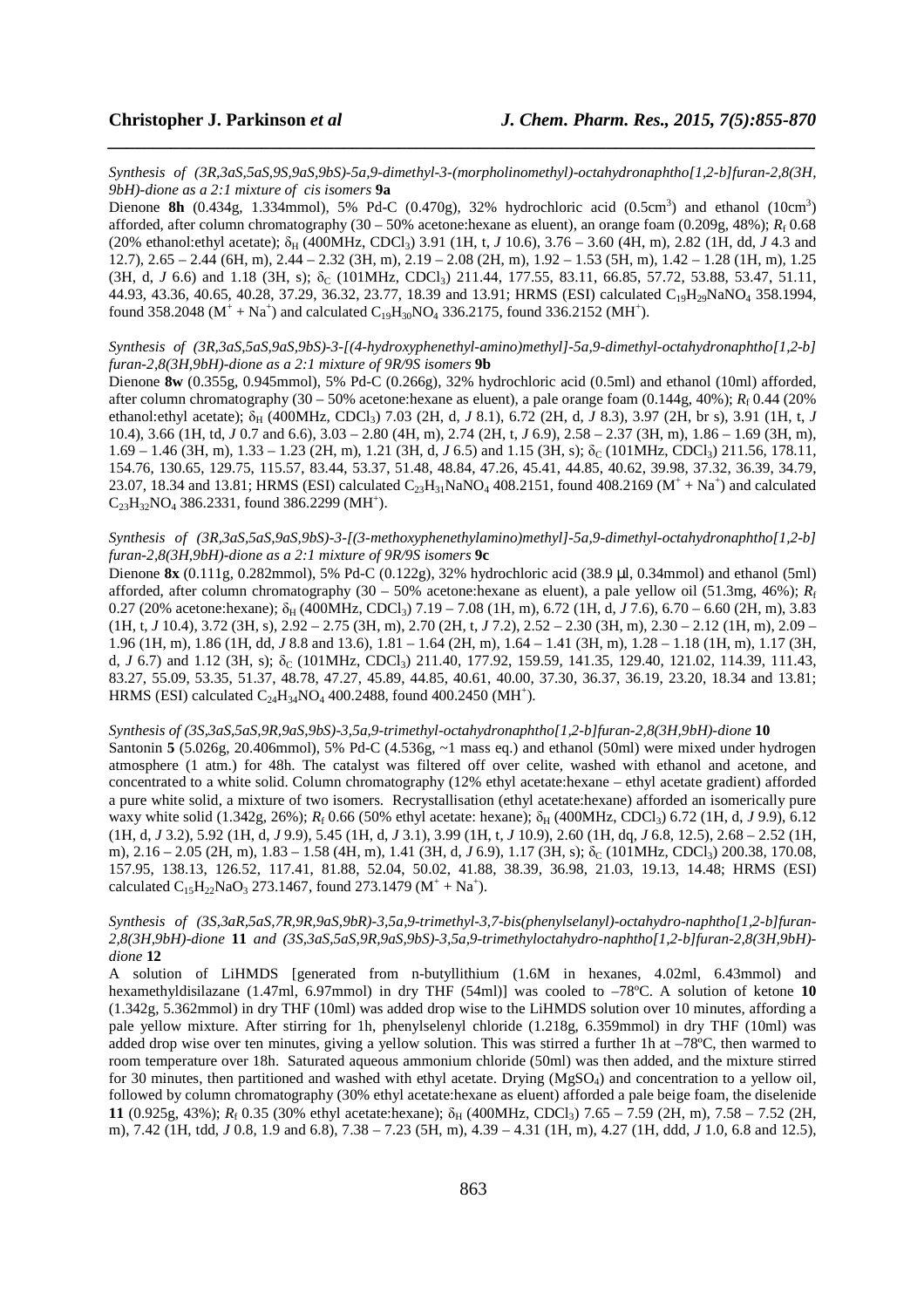2.71 – 2.61 (1H, m), 2.02 (1H, dd, *J* 6.9 and 13.4), 1.90 – 1.71 (2H, m), 1.69 – 1.55 (1H, m), 1.52 (3H, s), 1.41 (3H, d, *J* 6.7) and 1.16 (3H, s);  $\delta_C$  (101MHz, CDCl<sub>3</sub>) 207.36, 176.05, 138.16, 135.11, 129.80, 129.15, 129.14, 129.12, 129.09, 128.03, 127.93, 123.93, 80.69, 56.88, 53.68, 49.36, 48.39, 48.28, 45.38, 39.45, 37.90, 22.20, 20.67, 18.61 and 14.92 (note non-equivalence of carbons of selenide attached to lactone); HRMS (ESI) calculated  $C_{27}H_{30}O_3NaSe_2$ 585.0423, found 585.0385  $(M^+ + Na^+)$ .

*\_\_\_\_\_\_\_\_\_\_\_\_\_\_\_\_\_\_\_\_\_\_\_\_\_\_\_\_\_\_\_\_\_\_\_\_\_\_\_\_\_\_\_\_\_\_\_\_\_\_\_\_\_\_\_\_\_\_\_\_\_\_\_\_\_\_\_\_\_\_\_\_\_\_\_\_\_\_*

The selenide 12 was also isolated as a beige foam  $(0.316g, 13%)$ ;  $R_f 0.61$  (30% ethyl acetate:hexane);  $\delta_H$  (400MHz, CDCl3) 7.55 (2H, ddd, *J* 1.3, 3.2 and 5.1), 7.33 – 7.25 (3H, m), 4.26 (1H, ddd, *J* 1.2, 6.9 and 12.4), 3.86 (1H, t, *J* 10.3), 2.64 (1H, dqd, *J* 1.2, 6.6, 13.2), 2.25 (1H, dq, *J* 6.7, 13.7), 2.02 (1H, dd, *J* 6.9 and 13.5), 1.89 – 1.76 (3H, m), 1.69 – 1.44 (5H, m), 1.34 (3H, d, *J* 6.7), 1.31 – 1.22 (3H, m), 1.21 (3H, d, *J* 6.9) and 1.11 (3H, s);  $\delta_c$  (101MHz, CDCl3) 207.43, 178.84, 138.16, 135.07, 129.11, 128.00, 82.71, 53.54, 52.65, 49.42, 48.34, 45.34, 40.53, 39.58, 37.89, 22.84, 18.65, 15.02 and 12.42; HRMS (ESI) calculated  $C_{21}H_{26}O_3NaSe$  429.0945, found 429.0931 ( $M^+ + Na^+$ ).

#### *Synthesis of (3aS,5aS,9R,9aS,9bS)-5a,9-dimethyl-3-methylene-3a,4,5,5a,9,9a-hexahydronaphtho[1,2-b]furan-2,8 (3H,9bH)-dione* **13**

A solution of diselenide **11** (0.903g, 2.227mmol) in THF (22ml) at 0ºC was treated with 50% hydrogen peroxide  $(14.7M, 0.38m, 5.57mmol)$  and the mixture stirred vigorously for 1h. Brine  $(100cm<sup>3</sup>)$  was added, and the organic components were extracted with ethyl acetate. Drying  $(MgSO<sub>4</sub>)$  and concentration to an orange oil, followed by column chromatography (30% ethyl acetate:hexane as eluent) afforded a bright yellow solid (0.377g, 66%);  $R_f$  0.50 (30% ethyl acetate:hexane); Recrystallisation yielded pale brown needles, mp. 125 - 127ºC (ethyl acetate:hexane); δH (400MHz, CDCl3) 6.70 (1H, d, *J* 9.9), 5.90 (1H, d, *J* 9.9), 3.99 (1H, dd, *J* 9.9 and 10.9), 2.58 (1H, dq, *J* 6.9 and 12.3), 2.30 (1H, dq, *J* 6.9 and 12.2), 1.98 (1H, dd, *J* 11.1 and 12.2), 1.94 – 1.90 (1H, m), 1.79 – 1.73 (1H, m), 1.70 – 1.63 (1H, m), 1.62 – 1.56 (1H, m), 1.37 (3H, d, *J* 6.9), 1.24 (3H, d, *J* 6.9) and 1.18 (3H, s);  $\delta_c$  (101MHz, CDCl<sub>3</sub>) 200.66, 178.86, 158.13, 126.63, 81.77, 52.81, 51.67, 42.17, 40.52, 38.43, 37.41, 22.74, 19.23, 14.53 and 12.39; HRMS (ESI) calculated  $C_{15}H_{20}NaO_3$  271.1310, found 271.1272 ( $M^+ + Na^+$ ) and calculated  $C_{15}H_{21}O_3$  249.1491, found  $249.1461$  (MH<sup>+</sup>).

# *Synthesis of (3S,3aS,5aS,9R,9aS,9bS)-3,5a,9-trimethyl-3a,4,5,5a,9,9a-hexahydronaphtho[1,2-b]furan-2,8(3H,9bH) dione* **14**

The selenide **12** (0.294g, 0.524mmol) in THF (6ml) at 0ºC was treated with 50% hydrogen peroxide (14.7M, 0.089ml, 1.31mmol) and the mixture stirred vigorously for 1h. Similar workup, followed by column chromatography (30% ethyl acetate:hexane as eluent) afforded a white solid (65.1mg, 50%); *R*<sup>f</sup> 0.50 (30% ethyl acetate:hexane);  $\delta_H$  (400MHz, CDCl<sub>3</sub>) 6.70 (1H, d, *J* 9.9), 5.90 (1H, d, *J* 9.9), 3.99 (1H, dd, *J* 9.9 and 10.9), 2.58 (1H, dq, *J* 6.9 and 12.3), 2.30 (1H, dq, *J* 6.9 and 12.2), 1.98 (1H, dd, *J* 11.1 and 12.2), 1.94 – 1.90 (1H, m), 1.79 – 1.73 (1H, m),  $1.70 - 1.63$  (1H, m),  $1.62 - 1.56$  (1H, m),  $1.37$  (3H, d, *J* 6.9), 1.24 (3H, d, *J* 6.9) and 1.18 (3H, s);  $\delta_c$ (101MHz, CDCl3) 200.66, 178.86, 158.13, 126.63, 81.77, 52.81, 51.67, 42.17, 40.52, 38.43, 37.41, 22.74, 19.23, 14.53 and 12.39; HRMS (ESI) calculated  $C_{15}H_{18}NaO_3$  269.1154, found 269.1107 ( $M^+ + Na^+$ ) and calculated  $C_{15}H_{19}O_3$  247.1334, found 247.1297 (MH<sup>+</sup>).

# *Synthesis of (3R,3aS,5aS,9R,9aS,9bS)-5a,9-dimethyl-3-(morpholinomethyl)-3a,4,5,5a,9,9a-hexahydro-naphtho[1,2 b]furan-2,8(3H,9bH)-dione* **15a**

Enoate 13 (53.8mg, 0.218mmol), morpholine (17.7µl, 0.20mmol) and ethanol (2ml) were mixed at 0°C, then left to warm to room temperature for 72h. The mixture was concentrated to afforded, after column chromatography (30% acetone:hexane as eluent), a pale yellow oil (66.0mg, 98%);  $R_f$  0.25 (30% acetone:hexane);  $\delta_H$  (400MHz, CDCl<sub>3</sub>) 6.65 (1H, d, *J* 9.9), 5.83 (1H, d, *J* 9.9), 3.94 (1H, t, *J* 10.7), 3.73 – 3.46 (4H, m), 2.76 (1H, dd, *J* 3.6 and 12.1), 2.62 – 2.39 (4H, m), 2.39 – 2.26 (2H, m), 2.14 (1H, dt, *J* 5.7 and 8.6), 2.13 – 2.05 (1H, m), 1.97 – 1.88 (1H, m), 1.80 (1H, td, *J* 5.8 and 11.5), 1.70 – 1.46 (3H, m), 1.29 (3H, d, *J* 6.9) and 1.11 (3H, s);  $\delta_c$  (101MHz, CDCl<sub>3</sub>) 200.54, 177.32, 158.13, 126.55, 81.77, 66.70, 57.61, 53.77, 51.62, 51.08, 43.14, 42.09, 38.14, 37.45, 23.38, 19.18 and 14.53; HRMS (ESI) calculated  $C_{19}H_{28}NO_4$  334.2018, found 334.1974 (MH<sup>+</sup>).

# *Synthesis of (3R,3aS,5aS,9R,9aS,9bS)-3-[(4-hydroxyphenethylamino)methyl]-5a,9-dimethyl-3a,4,5,5a,9,9a-hexa hydronaphtho[1,2-b]furan-2,8-(3H,9bH)-dione* **15b**

Enoate **13** (49.7mg, 0.202mmol), tyramine (27.9mg, 0.203mmol) and ethanol (2ml) were mixed at 0ºC, then left to warm to room temperature for 72h. The mixture was concentrated to afforded, after column chromatography (70%) acetone:hexane as eluent), a beige foam (65.5mg, 85%);  $R_f$  0.40 (70% acetone:hexane);  $\delta_H$  (400MHz, CDCl<sub>3</sub>) 6.95 (2H, d, *J* 8.4), 6.65 (2H, d, *J* 8.4), 6.60 (1H, d, *J* 9.9), 5.81 (1H, d, *J* 9.9), 4.93 (1H, s), 3.91 (1H, t, *J* 10.5), 2.91 –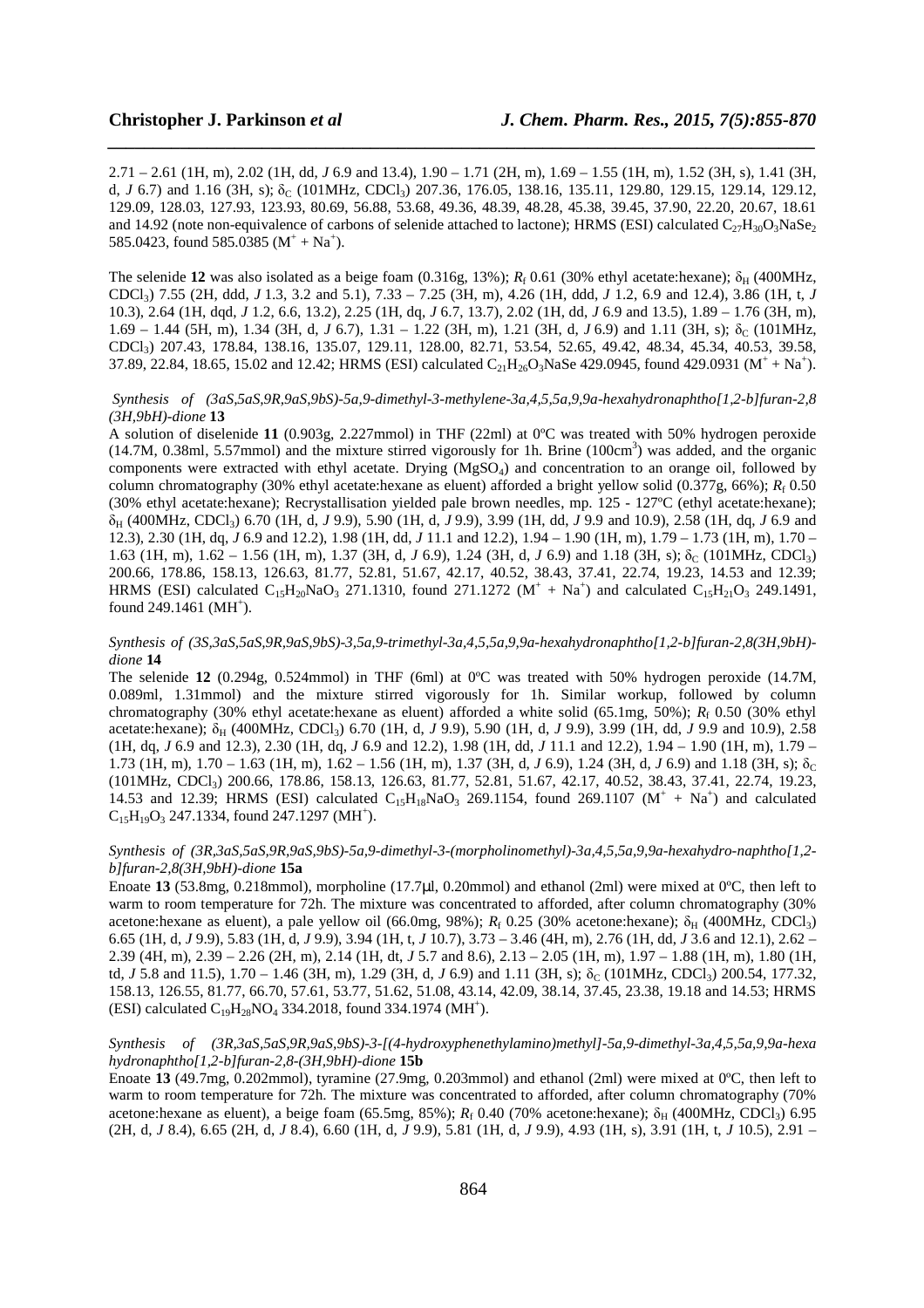2.72 (4H, m), 2.67 (2H, t, *J* 7.0), 2.55 – 2.40 (2H, m), 1.91 – 1.69 (3H, m), 1.67 – 1.57 (1H, m), 1.57 – 1.36 (2H, m), 1.24 (3H, d, *J* 6.8) and 1.06 (3H, s); δ<sub>C</sub> (101MHz, CDCl<sub>3</sub>) 200.76, 177.96, 158.26, 155.00, 130.33, 129.72, 126.54, 115.65, 82.15, 51.55, 51.47, 48.88, 47.26, 45.29, 42.07, 38.26, 37.22, 34.73, 22.75, 19.16 and 14.49; HRMS (ESI) calculated  $C_{23}H_{30}NO_4$  384.2175, found 384.2130 (MH<sup>+</sup>).

*\_\_\_\_\_\_\_\_\_\_\_\_\_\_\_\_\_\_\_\_\_\_\_\_\_\_\_\_\_\_\_\_\_\_\_\_\_\_\_\_\_\_\_\_\_\_\_\_\_\_\_\_\_\_\_\_\_\_\_\_\_\_\_\_\_\_\_\_\_\_\_\_\_\_\_\_\_\_*

#### *MTS assay*

The cytotoxicity of the synthesized compounds was evaluated against HL60 (Human Caucasian promyelocytic leukaemia), CCRF-CEM (Human Caucasian acute lymphoblastic leukaemia), HCT116 (Human colorectal cancer), and WI38 (Human Caucasian foetal lung fibroblast) cell lines, all obtained from the European Collection of Animal Cell Cultures (ECACC, Salisbury, UK).

Cell lines was routinely maintained as a monolayer cell culture (HCT116 and WI38) and suspension cell culture (HL60 and CCRF-CEM) at 37°C, 5% CO<sub>2</sub>, 95% air and 100% relative humidity in medium supplemented with 15% foetal bovine serum(Sigma Aldrich), 2mM L-glutamine(Sigma Aldrich) and 50µg/ml gentamicin (Sigma Aldrich). For HL60 and CCRF-CEM cell lines was used RPMI-1640 medium (Lonza), for HCT116–McCoy's medium (Lonza) and for WI38 – EMEM (Lonza). To determine cell viability the colorimetric MTS metabolic activity assay was used (CellTiter 96 Aqueous One Solution, Promega).

One day prior to screening, the cells were seeded in 96-well microtitre plates (100µL per well) at plating densities of 7000 – 10000 cells per well and incubated for 24h. On the day of screening, 10 x 3-fold serial dilutions of compounds were prepared in medium to achieve a final concentration range of  $100 - 0.005\mu$ M. 100 $\mu$ L of each dilution was added to the cells (duplicate wells) and plates were incubated for a further 48h. The MTS reagent was added directly to the cells (20µL/well) and incubated for 4h, after which colour development was measured at 490nm in a multiwell plate reader. Abs<sub>490</sub> values obtained from wells without cells (background control) were subtracted from the Abs<sub>490</sub> obtained for test and untreated control wells. The net Abs<sub>490</sub> values were used to calculate % cell viability relative to untreated control wells.

#### *Statistical analysis*

To derive  $IC_{50}$  values for the test compounds, % cell viability compared to that observed in the untreated control was plotted against log(compound concentration) and non-linear regression analysis was performed using GraphPad Prism 5.

To derive  $GI_{50}$  and TGI values for the compounds, after the initial 24h incubation (i.e. before compound addition) a plate of each cell line was treated with MTS to represent a measurement of the viable cell population for each cell line at the time of compound addition  $(T_0)$ . Abs<sub>490</sub> of the test wells after 48h period of exposure to test compound is  $T_i$ , Abs<sub>490</sub> at time zero is  $T_0$ , and the control (untreated cells) Abs<sub>490</sub> after 48h is C.

Percentage cell growth is calculated as:

 $[(T_i - T_0)/(C - T_0)] \times 100$  for concentrations at which  $T_i \ge T_0$  $[(T_i - T_0)/T_0]$  x 100 for concentrations at which  $T_i < T_0$ .

Thus: 100% growth – compound has no effect on growth compared to untreated controls; 0% growth – compound completely blocked growth, i.e. number of cells at end of 48h incubation is the same as at the start;

**GI<sup>50</sup>** - 50% growth inhibition and signifies the growth inhibitory power of the test agent **TGI** - drug concentration resulting in total growth inhibition and signifies the cytostatic effect of the test compound.

#### **RESULTS AND DISCUSSION**

*Synthesis* 

The syntheses all compounds herein began from readily-available α-santonin (**5**), using two related approaches. Initially, the 3-methyl group of the starting material was converted into the exocyclic α-methylene moiety through the well-documented phenylselenylation/oxidative elimination route described previously, affording (**7**) (**Scheme 1**) [9,10].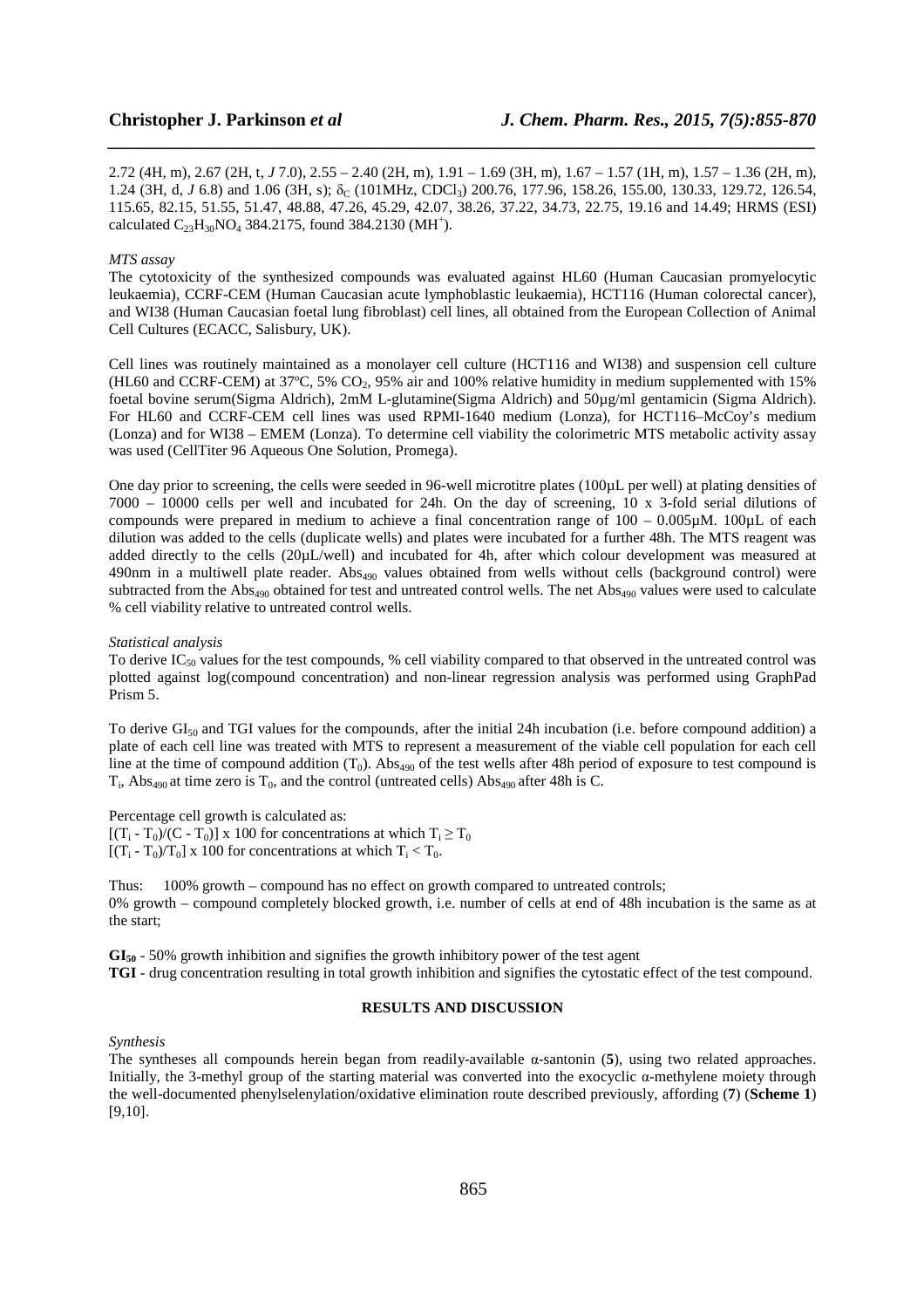

**Scheme 1:** *Key:* **(i) LDA, PhSeCl; (ii) H2O2; (iii) NHR1R2, Et3N; (iv) 5% Pd/C, 32% HCl (cat.), H2(g)**



Scheme 2:  $Key:$  (i) 5% Pd/C,  $H_{2(g)}$ , recrystallisation; (ii) LDA, PhSeCl; (iii)  $H_2O_2$ ; (iv)  $NHR_1R_2$ , Et<sub>3</sub>N

A diversified collection of simple aliphatic-, alicyclic-, benzylic-, and phenylethyl-amines (selected based on structure as well as the calculated LogP of the resulting adduct) were added to (**3**) in hot ethanol under microwave irradiation to afford the Michael adducts (**8**) in 30 – 86% isolated yields (**Table 2**) in a modification of the protocol employed by Klochkov for a related series of compounds [11]. Samples of a subset of these adducts were then treated with 5% palladium on carbon under a hydrogen atmosphere in the presence of catalytic hydrochloric acid to reduce the dienone of each system to the corresponding saturated ketone systems (**9**) in modest (40 – 48%) yields.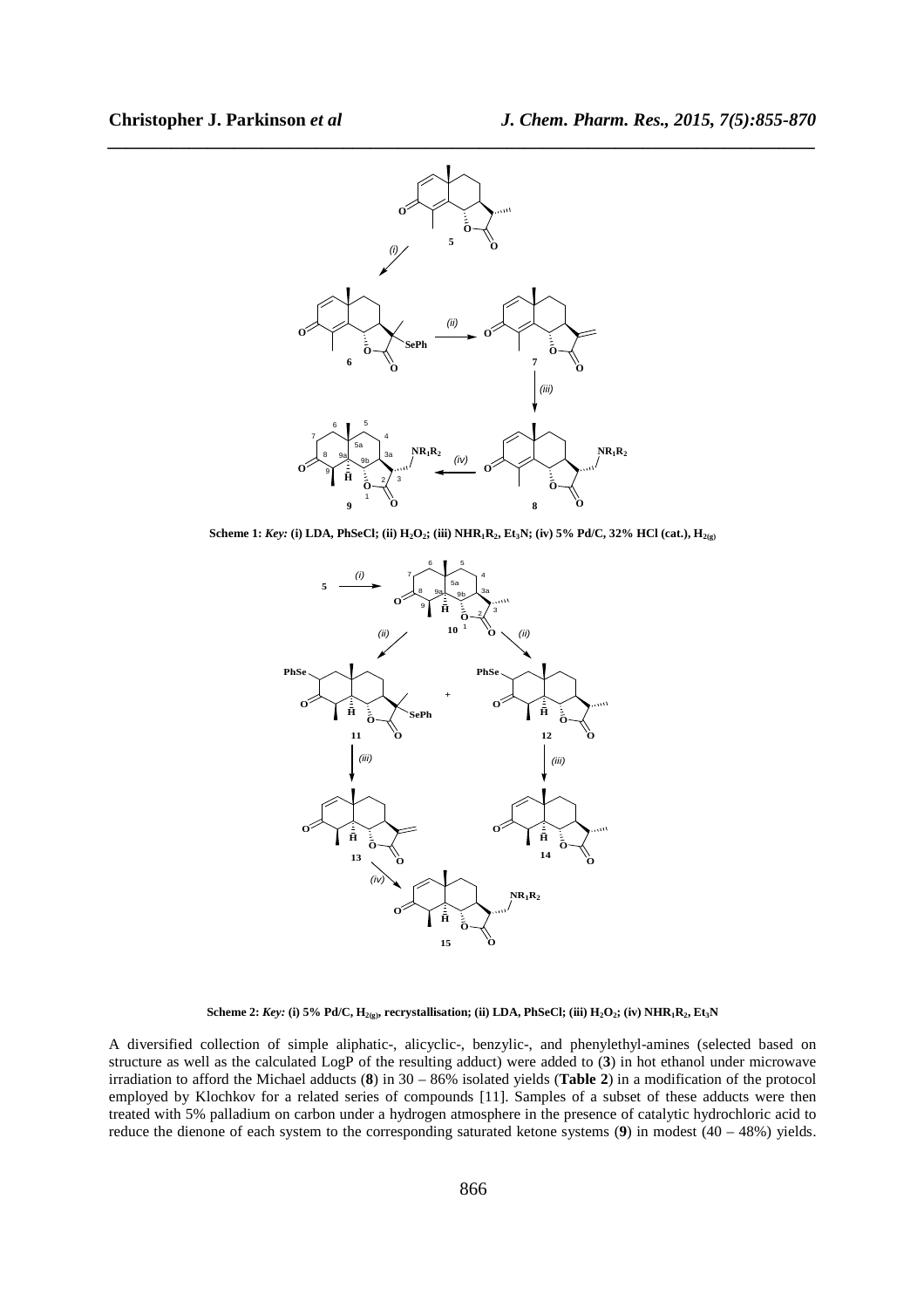These were obtained as an approximately 2:1 ratio of isomers. This is seen by the presence of two signals, a triplet at 3.91ppm (indicative of a doublet of doublets with approximate equivalence of coupling values), and a triplet of doublets at 3.66ppm in the <sup>1</sup>H spectrum of (**9b**), in a 2:1 ratio of integrated areas, respectively. This set of signals corresponds to the proton at C9b for each isomer. The triplet at 3.91ppm has coupling constants to the adjacent protons at C9a and C3a of 10.4Hz – indicating only trans-diaxial disposition – derived from hydrogen delivery at the lower (α-face) of the dienone (**8**). The minor isomer with the 9b proton at 3.66ppm (6.6 Hz coupling to proton at 9a) is indicative of hydrogen delivery from the upper face of the dienone. The stereochemical implications of amination and hydrogenation of related systems has been previously examined [12,13].

*\_\_\_\_\_\_\_\_\_\_\_\_\_\_\_\_\_\_\_\_\_\_\_\_\_\_\_\_\_\_\_\_\_\_\_\_\_\_\_\_\_\_\_\_\_\_\_\_\_\_\_\_\_\_\_\_\_\_\_\_\_\_\_\_\_\_\_\_\_\_\_\_\_\_\_\_\_\_*

In a related approach, α-santonin (**5**) was reduced using 5% palladium on carbon in hydrogen atmosphere in the absence of acid. This afforded a mixture of H9/H9a *cis*-isomers, with a pure (9*R*,9a*S*) isomer (**10**) isolable by recrystallisation (**Scheme 2**). This was apparent from the <sup>1</sup>H proton spectrum, which had a triplet at 3.99ppm with uniformly large coupling constants of 10.9Hz, indicating trans-diaxial disposition. This was selenylated to afford a mixture of 3,7-bis(phenylselenyl)- (**11**) and 7-phenylselenyl- (**12**) adducts, which were chromatographically separable. Oxidative elimination thereof afforded exocyclic α-methylene enone (**13**) and enone (**14**). Treating (**13**) with amines as before afforded Michael adducts (**15**), in modest yields (**Table 2**).

All the amines (except those represented by  $(9)$ ) were isolated as single isomers, as confirmed by <sup>1</sup>H NMR spectroscopy. They were assigned the (3*S*) configuration, consistent with the literature [11].

#### *Cytotoxicity Results*

The parent structures (**7**), (**10**), (**13**) and (**14**), as well as amine conjugates (**8**), (**9**) and (**15**) were screened in cellbased MTS cancer assays against three cancer cell lines: CCRF-CEM (human lymphoblastic leukaemia), HL60 (human promyelocytic leukaemia) and HCT116 (human colorectal carcinoma), initially screening at 50µM in a single-point viability study using parthenolide as a control (% viability, **Table 2**). Human lung fibroblasts (WI38) were chosen to determine general toxicity, as an early indication of how similar rapidly-dividing non-cancerous cells may react to the test compounds. Compounds resulting in a cellular viability under 50% in the cancerous cell lines were then subjected to separate  $IC_{50}$  determinations as a measure of cytotoxic activity (Table 3).

Not surprisingly, the α-methylene lactone appeared to be the most significant feature for cytotoxicity against all cell lines subject to examination [14,15]. Compounds possessing this feature [(**7**) and (**13**)] exhibited substantially higher levels of toxicity to all lines than the respective saturated lactones [(**10**) and (**14**), see **table 2**]. Similar toxicity patterns were observed against the WI38 fibroblast. The IC<sub>50</sub> values observed for the α-methylene lactone (7) have been reported against several cell lines including the HL60 leukemia line  $(IC_{50} = 1.14 \mu M)$  and the reported data differs only slightly from the current work (being a 72 hour drug exposure in the reported data compared to a 48 hour exposure herein) [10]. The  $\alpha$ -methylene lactones derived from santonin showed slightly lower potency than the related parthenolide against promyelocytic leukemia and colorectal cancer lines (see **table 3**, IC50 comparisons) but drastically reduced potency against lymphoblastic leukemia.

As a general observation, conversion of the  $\alpha$ -methylene group of (7) into a substituted aminomethyl group maintained or decreased the cytotoxic activity of the parent compound against promyelocytic leukemia and colon cancer lines, but often enhanced activity against lymphoblastic leukemia (Table 3). Amino derivatives, consequently, often exhibited enhanced selectivity against specific cell-lines. Simple dimethyl- and diethylamino adducts (**8a** and **8b**) showed enhanced selectivity for promyelocytic leukaemia, having inhibitory concentrations [IC<sub>50</sub>(HL60)] of 6.3 $\mu$ M and 14.2 $\mu$ M respectively [parthenolide IC<sub>50</sub>(HL60) = 3.7 $\mu$ M], but much poorer activity against the colon cancer line subject to this study (**Table 3**). Significantly, the potential toxicity (as illustrated by activity against the WI38 fibroblast) was suppressed by a greater factor than the activity against HL60 when compared to the parent (**7**). The dimethylamino adduct (**8a**), in particular, showed selective cytotoxicity (being 6-7 fold more potent against the myelocytic leukemia line than the lymphoblastic leukemia or colon cancer lines), having IC<sub>50</sub>(HL60) = 6.3µM and a safety index [defined as IC<sub>50</sub> (HL60) / IC<sub>50</sub> (WI38)] of 10 compared to a safety index of 2 for the parent (**7**). Other simple aliphatic substituents on the amino group (**8c**, **8h**) resulted in similar activity profiles.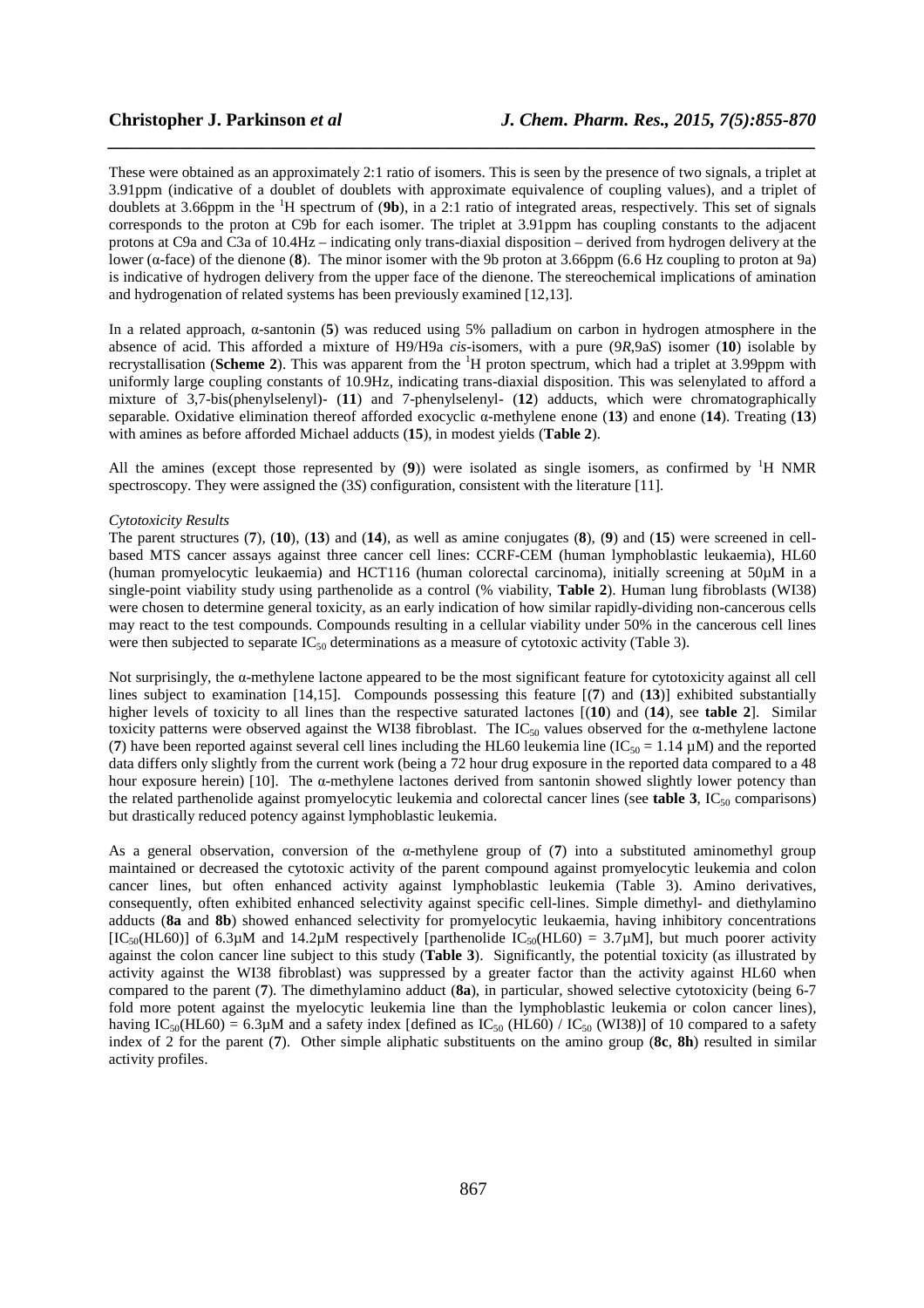| <b>Number</b>                  | $NR_1R_2$                                  | <b>CCRF-CEM</b>         | <b>HL60</b>             | <b>HCT116</b>           | <b>WI38</b>  |
|--------------------------------|--------------------------------------------|-------------------------|-------------------------|-------------------------|--------------|
|                                |                                            | % Viability             | % Viability             | % Viability             | % Viability  |
|                                |                                            | (Variance)              | (Variance)              | (Variance)              | (Variance)   |
| 7                              |                                            | 22.6(20.6)              | 22.5(5.3)               | 7.5(0.2)                | 21.6(0.4)    |
| 10                             |                                            | 89.1 (12.1)             | 78.0 (10.4)             | 102.1(5.4)              | 88.9 (12.1)  |
| 13                             |                                            | 4.5(0.3)                | 3.1(0.1)                | 12.0(2.2)               | 28.3(4.2)    |
| 14                             |                                            | 54.1(8.5)               | 77.7(1.5)               | 95.3 (3.4)              | 104.1(0.6)   |
| Aliphatic amino                |                                            |                         |                         |                         |              |
| <b>8a</b>                      | N(Me) <sub>2</sub>                         | 4.1(0.1)                | 4.9(0.6)                | 56.5(5.9)               | 26.8(5.3)    |
| 8 <sub>b</sub>                 | N(Et)                                      | 4.7(0.1)                | 4.0(0.5)                | 27.5(2.1)               | 21.2(1.8)    |
| 8с                             | tert-butylamine                            | 45.1(1.4)               | 44.3(5.1)               | $\overline{18.5}$ (1.6) | 47.2(3.0)    |
| 8d                             | cyclopropylamino                           | 113.2 (13.0)            | 113.1(2.8)              | 89.2 (12.0)             | 103.4(3.7)   |
| 8e                             | cyclopentylamino                           | 86.9(4.5)               | 70.7(27.6)              | 84.7 (7.9)              | 95.6 (13.9)  |
| 8f                             | $(1R)-1,2,3,4$ -tetrahydro-1-naphthylamine | 14.6(5.5)               | 79.7 (10.3)             | 101.7(5.3)              | 98.2 (0.4)   |
| Alicyclic / heterocyclic amino |                                            |                         |                         |                         |              |
| 8g                             | pyrrolidino                                | 23.7(0.7)               | 50.2(0.6)               | 41.2(0.1)               | 45.2(0.4)    |
| 8 <sub>h</sub>                 | morpholino                                 | 4.9(0.1)                | 22.3(4.0)               | 94.4 (9.6)              | 80.3(6.5)    |
| 9a                             | morpholino                                 | 118.4 (15.6)            | 75.9 (14.6)             | 88.8 (11.8)             | 113.3 (21.8) |
| 15a                            | morpholino                                 | 18.9(4.3)               | 63.6(12.3)              | 78.8(1.8)               | 100.7(21.7)  |
| 8i                             | 4-acetylpiperazin-1-yl                     | 13.5(10.1)              | 68.8 (33.5)             | 91.4(3.1)               | 116.7(17.7)  |
| 8j                             | 4-cyclohexylpiperazin-1-yl                 | 68.8(8.0)               | 78.9 (4.3)              | 90.3(1.0)               | 91.3 (12.8)  |
| 8k                             | 4-(2-chlorophenyl)piperazin-1-yl           | 6.0(0.2)                | 40.2(9.5)               | 79.7 (4.3)              | 67.5(18.0)   |
| 81                             | 4-benzylpiperidin-1-yl                     | 53.3(5.5)               | 72.0(4.0)               | 103.2(8.1)              | 106.3(4.1)   |
| Benzyl / heteroarylmethylamino |                                            |                         |                         |                         |              |
| 8m                             | benzylamino                                | 105.2(5.9)              | 108.8 (26.4)            | 102.7(7.3)              | 107.0(23.0)  |
| 8n                             | 4-chlorobenzylamino                        | 19.6(4.9)               | 39.8 (1.4)              | 104.4(10.5)             | 86.9 (17.8)  |
| 80                             | 2-fluorobenzylamino                        | 5.5(1.3)                | 6.2(0.4)                | 64.7(6.5)               | 36.1(14.1)   |
| <b>8p</b>                      | 4-fluorobenzylamino                        | 86.2 (16.2)             | 63.7(11.6)              | 103.8(1.2)              | 100.0(3.0)   |
| <b>8q</b>                      | 2,4-dimethoxybenzylamino                   | 72.7(2.9)               | $\overline{96.8}$ (7.9) | 90.5(14.6)              | 101.3(12.5)  |
| 8r                             | pyridin-2-ylmethylamino                    | 94.8(0.9)               | 89.7(1.5)               | 84.0(1.9)               | 122.9(9.4)   |
| <b>8s</b>                      | pyridin-3-ylmethylamino                    | 127.6(6.3)              | 77.3(4.3)               | 102.9(5.9)              | 105.9(7.8)   |
| 8t                             | pyridin-4-ylmethylamino                    | 82.4 (17.7)             | 56.7(5.6)               | 102.1 (10.9)            | 94.5 (10.9)  |
| (Hetero) arylethylamino        |                                            |                         |                         |                         |              |
| 8 <sub>u</sub>                 | 2-(4-chlorophenyl)ethylamino               | 35.5(2.5)               | 45.4 (2.9)              | 68.7(7.6)               | 110.5(7.2)   |
| 8v                             | 2-(2-fluorophenyl)ethylamino               | 25.1(9.5)               | 45.7(2.8)               | 97.6 (10.9)             | 116.1 (34.6) |
| 8w                             | 2-(4-hydroxyphenyl)ethylamino              | 82.4 (17.7)             | 56.7(5.6)               | 102.1 (10.9)            | 94.5 (10.9)  |
| 9 <sub>b</sub>                 | 2-(4-hydroxyphenyl)ethylamino              | $\overline{90.7}$ (3.2) | 64.6(3.2)               | 74.3 (11.0)             | 104.3(36.1)  |
| 15 <sub>b</sub>                | 2-(4-hydroxyphenyl)ethylamino              | 7.4(0.8)                | 23.5(2.6)               | $\overline{71.5}$ (2.2) | 113.4 (34.1) |
| <b>8x</b>                      | 2-(3-methoxyphenyl)ethylamino              | 87.1 (1.8)              | 77.6(8.4)               | 91.9(5.6)               | 120.0(1.3)   |
| 9c                             | 2-(3methoxyphenyl)ethylamino               | 96.5 (24.0)             | 63.2(1.0)               | 84.4 (10.7)             | 123.5 (29.7) |
| 8y                             | 2-(4-methoxyphenyl)ethylamino              | 85.0(3.2)               | 61.9(0.6)               | 94.5(0.4)               | 113.8(7.3)   |
| 8z                             | 2-(pyridin-2-yl)ethylamino                 | 96.3(0.4)               | 79.6(1.8)               | 80.7(6.8)               | 122.7(11.1)  |
|                                |                                            |                         |                         |                         |              |
| Emetine                        |                                            | 7.0(0.1)                | 4.2(0.1)                | 11.9(0.2)               | 7.6(0.2)     |
| Parthenolide                   |                                            | 6.7(3.0)                | 3.4(2.6)                | 4.8(0.2)                | 7.7(0.4)     |

# *\_\_\_\_\_\_\_\_\_\_\_\_\_\_\_\_\_\_\_\_\_\_\_\_\_\_\_\_\_\_\_\_\_\_\_\_\_\_\_\_\_\_\_\_\_\_\_\_\_\_\_\_\_\_\_\_\_\_\_\_\_\_\_\_\_\_\_\_\_\_\_\_\_\_\_\_\_\_* **Table 2 Cytotoxicity of α-santonin derivatives**<sup>a</sup>

*a All determinations were performed on duplicate samples; <sup>b</sup> Residual cell viability at 50*µ*M concentration* 

Due to the highly lipophilic nature of the terpenoid scaffold, introduction of the piperazino residue was examined. Only derivatives containing highly lipophilic residues in the 4-position of the piperazine such as 2-chlorophenyl (**8k**) exhibited useful activity, the activity profile showing selectivity towards the lymphoblastic leukemia  $[IC_{50}(CRF CEM$ ) = 13 $\mu$ M]. Consequently, we set out to evaluate adducts containing aromatic residues associated with the amino group.

Our rationale in selection of aryl-substituted amino analogues for evaluation was that the basicity of the amino residue should be retained. Consequently, we set out to avoid poorly basic aniline derivatives. A series of arylethylamino adducts and benzylamine adducts was generated for evaluation. Lipophilic aryl residues appeared to be the prime determinant of activity, substitution of the aromatic residue with a lipophilic group in the *ortho-* position being particularly favoured (**8f**, **8k**, **8o** and **8v, table 3**). Halide substitution of the aromatic ring proved to be optimal for activity, with fluorine substitution preferred (**8o** and **8v**). Unlike the series lacking aryl substituents, the series with lipophilic aryl substituents displayed an enhanced activity against lymphoblastic leukemia (CCRF-CEM), along with activity against promyelocytic leukemia (HL60). Once again these adducts were inactive against the colon cancer line (HCT116) and displayed reduced toxicity against the fibroblast (WI38).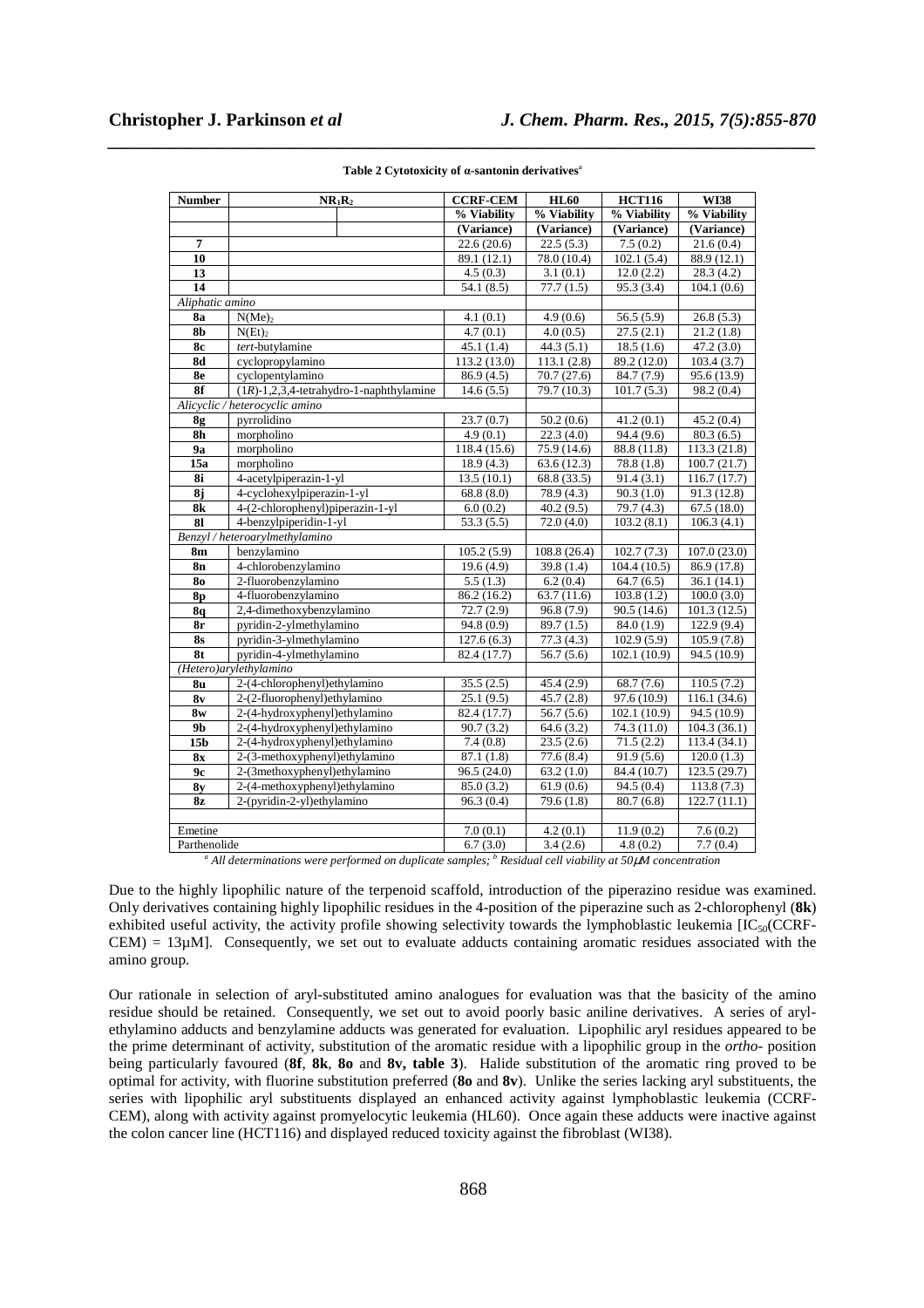From a structural point of view, it is interesting to note the trend in biological activity of the morpholino series (**8h** → **9a** → **15a**), particularly against CCRF-CEM cells (Table 2). While (**8h**) proved significantly more cytotoxic than the parent (**7**)  $[IC_{50}(CCFF-CEM) = 24.3\mu M$  and  $>100\mu M$  respectively], all activity was lost on reducing the dienone to (**9a**). This activity is restored with the addition of an endocyclic double bond in (**15a**), itself more active than its parent (13) against CCRF cells  $[IC_{50}(CCFF-CEM) = 15\mu M$  and  $>100\mu M$  respectively]. Unsaturation in the ring bearing the ketone was also required for activity against promyelocytic leukaemia. There appears to be no absolute requirement for this ring to contain a second double bond.

*\_\_\_\_\_\_\_\_\_\_\_\_\_\_\_\_\_\_\_\_\_\_\_\_\_\_\_\_\_\_\_\_\_\_\_\_\_\_\_\_\_\_\_\_\_\_\_\_\_\_\_\_\_\_\_\_\_\_\_\_\_\_\_\_\_\_\_\_\_\_\_\_\_\_\_\_\_\_*

|                 | <b>CCRF</b> | <b>HL60</b> | <b>HCT116</b> | WI38 |
|-----------------|-------------|-------------|---------------|------|
| 7               | >100        | 9.6         | 14            | 19.9 |
| 13              | >100        | 9.4         | 14            | 48   |
| 8a              | 35          | 6.3         | 42            | 66   |
| 8b              | 32          | 14.2        | 79            | 86   |
| 8с              | >100        | 19.6        | 51            | 65   |
| 8f              | 14.2        | 14.6        | >100          | >100 |
| 8g              | >100        | 54          | >100          | >100 |
| 8h              | 24.3        | 14.4        | >100          | >100 |
| 15a             | 15          | 54          | >100          | 70   |
| 8i              | 49          | 68          | >100          | >100 |
| 8k              | 13          | 25.7        | 94            | >100 |
| 8n              | 25.5        | 53          | >100          | >100 |
| 80              | 5.6         | 7.4         | 51            | 56   |
| 8u              | 53          | 43          | >100          | >100 |
| 8v              | 8.7         | 16.7        | >100          | 90   |
| 15 <sub>b</sub> | 29.1        | 15.8        | 65            | >100 |
| Parthenolide    | 4.5         | 5.1         | 7.2           | 57   |

#### **Table 3 Cytotoxic activity (IC50 /** µ**M) of derivatives of** α**-santonin**<sup>a</sup>

*a All determinations were performed on duplicate samples* 

# **CONCLUSION**

In this paper we have described the synthesis and evaluation of three series of aminated eudesmanolide sesquiterpenoids derived from four parent structures (**7**, **10**, **13** and **14**) having different degrees of unsaturation. The general requirement for activity was the presence of the α-methylene-γ-lactone group or an amine conjugate thereof. Amine conjugates generally lacked activity against the HCT116 colon cancer cell line, but small aliphatic amine conjugates such as dimethylamino (**8a**) showed selectivity towards promyelocytic leukemia over all other cell lines examined and useful toxicity profiles  $[IC_{50} (HL60) = 6.3 \mu M, IC_{50} (W138) = 66 \mu M]$ . Highly lipophilic benzylamino adducts  $[(8p)$ , IC<sub>50</sub> = 7.4µM, 5.6µM and 56µM against promyelocytic, lymphoblastic leukaemia and WI38 fibroblasts respectively] and the related phenethylamino adducts displayed useful activity and toxicity profiles against both lymphoblastic and promyelocytic leukemia cell lines. The present study forms the basis of further investigations into the structural modification of naturally-occurring, bioactive sesquiterpenes.

# **Acknowledgements**

We wish to thank CSIR for funding the research under a parliamentary grant framework. We are grateful to Dr. P.A. Steenkamp for preparing the high resolution mass spectral data.

#### **REFERENCES**

[1] A Janecka; A Wyrębska; K Gach; J Fichna; T Janecki, *Drug Discov. Today*, **2012**, 17(11-12), 561-572.

[2] S Nasim; PA Crooks, *Bioorg. Med. Chem. Lett.,* **2008**, 18(14), 3870 – 3873.

[3] D-R Hwang, Y-S Wu, C-W Chang, T-W Lien, W-C Chen, U-K Tan, JTA Hsu and H-P Hsieh, *Bioorg. Med. Chem.*, **2006**, 14(1), 83-91.

[4] AJ Steele; DT Jones; K Ganeshaguru; VM Duke; BC Yogashangary; JM North; MW Lowdell; PD Kottaridis; AB Mehta; AG Prentice; AV Hoffbrand; RG Wickremasinghe, *Leukemia*, **2006**, 20(6), 1073–1079.

[5] S Neelakantan; S Nasim; ML Guzman; CT Jordan; PA Crooks, *Bioorg. Med. Chem. Lett*., **2009**, 19(15), 4346– 4349.

[6] K Peece, *Drug Discov. Today*, **2010**, 15(1-2), 7-8.